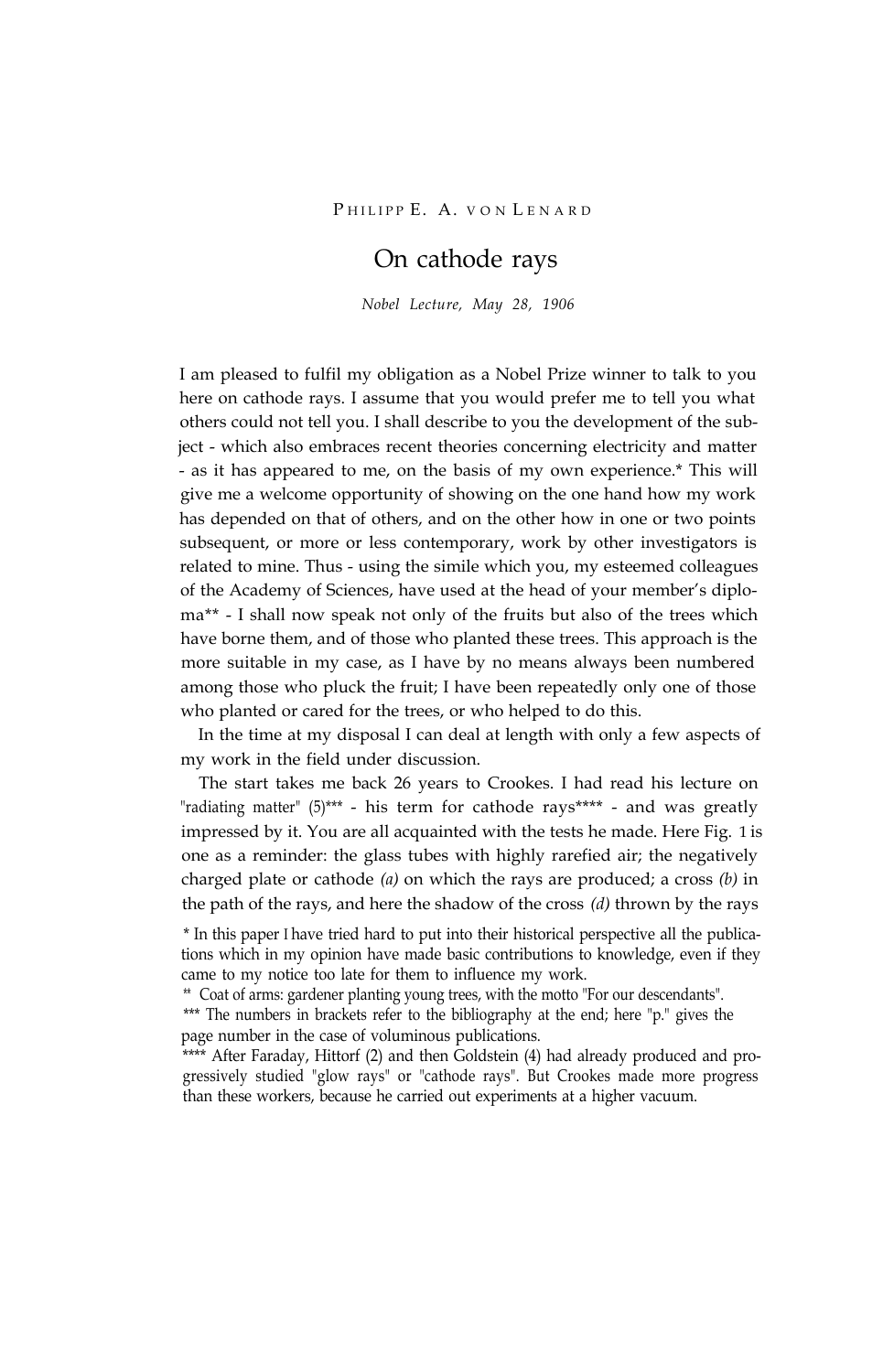



onto the phosphorescent glass wall. The shadow moves when a magnet is brought near; this is a sign that the cathode rays - unlike light rays - are bent in a magnetic field.

I have always attached great importance in my work to the problem of isolating the phenomenon being studied from interference sources, irrespective of the difficulties that this entails, an approach already adhered to by Crookes in his work. For it was he who produced these cathode rays in a pure form as never reached before, and showed that the phenomena concerned are of a very special type differing from other discharge phenomena through their attractive simplicity. The real nature of "radiating matter" or "the fourth state of aggregation", as he called it, was then beyond my comprehension, just as it must, we may now be sure, have been beyond his. But I readily shared his enthusiasm when he said: "Here, I believe, are the ultimate realities." And we were right: that is why I stand here today!

My interest in these matters found no direct expression during my student days. Electrical gas discharges were not considered a suitable object of study for beginners, and rightly so. But even mature investigators achieved nothing really significant in this field in the years following Crookes' work. They did not obtain any results that in themselves opened new vistas, and so far as purity of experimental conditions was concerned they hardly progressed beyond Crookes' work.

It was only later, when I was assistant to Quincke in Heidelberg, that I had the opportunity and the facilities for building a mercury air pump capable of giving very high rarefaction - then by no means a standard item of equipment in physics institutes - and for carrying out tests myself on cathode rays. I wanted to advance as directly as possible, and thought how fine it would be, in particular, to bring these rays from the tube out into the open air; it would then be possible to carry out direct experiments with them. To do this it was necessary to fit into the wall of the tube an airtight seal that would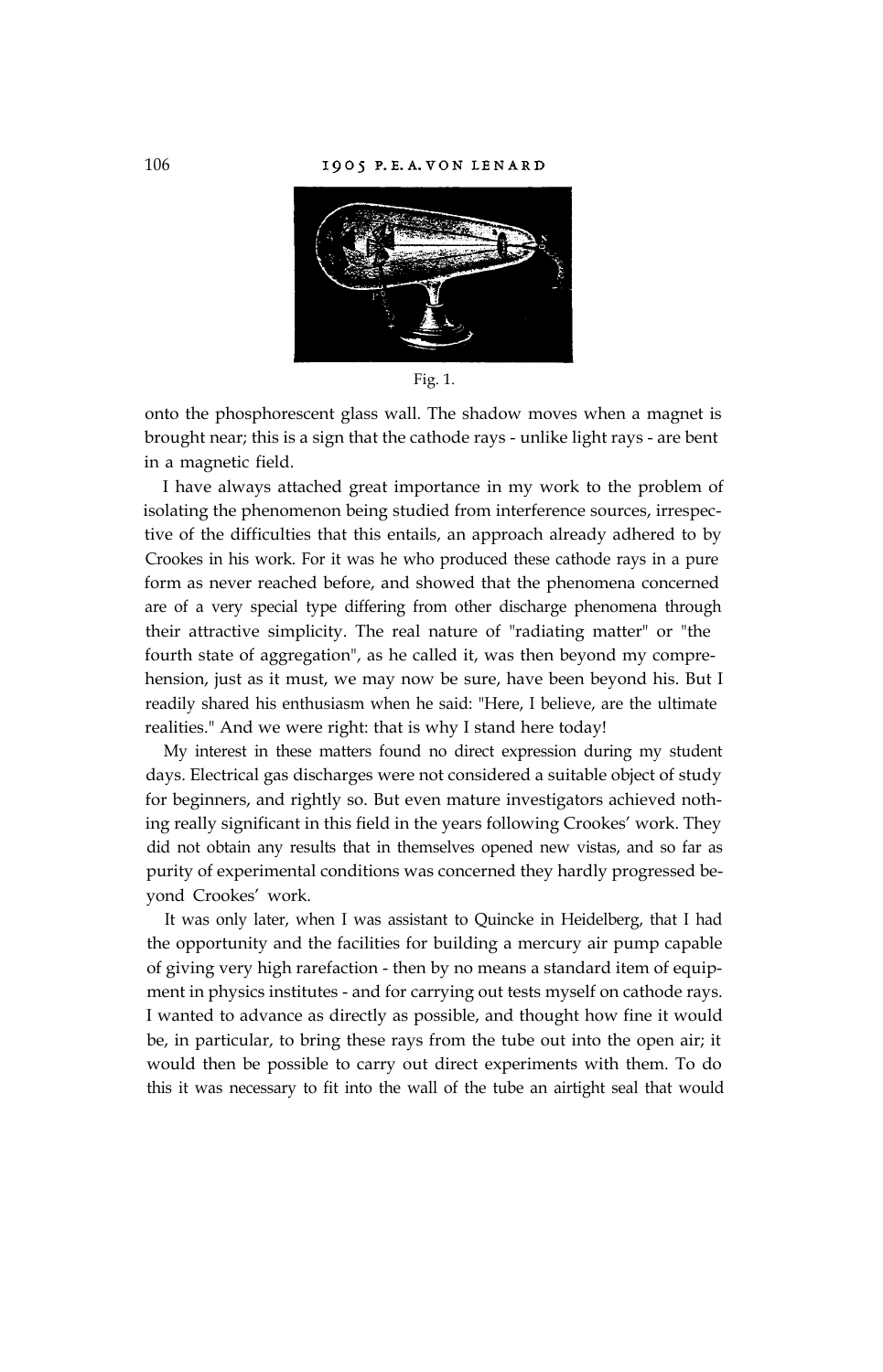allow the rays to pass through. Now radiating *matter* would not readily pass through airtight seals, but might not Eilhard Wiedemann be right in assuming that cathode rays were a form of ultra-ultraviolet light? Finally, quartz appeared to me to be the most promising material, since it best transmitted all the radiations that were then known. Here (Fig. 2) is the tube I built at the time with the cathode plate, and at the top of it you will see the opening sealed by a quartz plate 2.4 mm thick. The test was unsuccessful, however; outside the quartz I found no phosphorescence nor even any electrical\* effects that could be ascribed with certainty to the light issuing from the tube.



It was four years later, in 1892, that another opportunity arose. Hertz, whose assistant I then was, had found that thin metal leaf transmits cathode rays (15). He used quite thin, very soft and porous gold, silver and aluminium leaf used in bookbinding, but showed that the cathode rays not only pass through the holes but through the material itself, the metal of the leaf. One day he called me over - an event which to my great regret at the time did not occur often - and showed me what he had just found: uranium glass covered with aluminium leaf inside a discharge tube, glowed under the leaf when irradiated from above. He said to me*:* "We ought - and I might simply do this for he was prevented - to separate two chambers with aluminium leaf, and produce the rays as usual in one of the chambers. It should then be possible to observe the rays in the other chamber more purely than has been done so far and even though the difference in air pressure between the two chambers is low because of the softness of the leaf, it might be possible to completely evacuate the observation chamber and see whether this impedes the spread of the cathode rays - in other words find out whether the rays are \* Hertz' discovery of such effects of ultraviolet light had at that time just been made (8).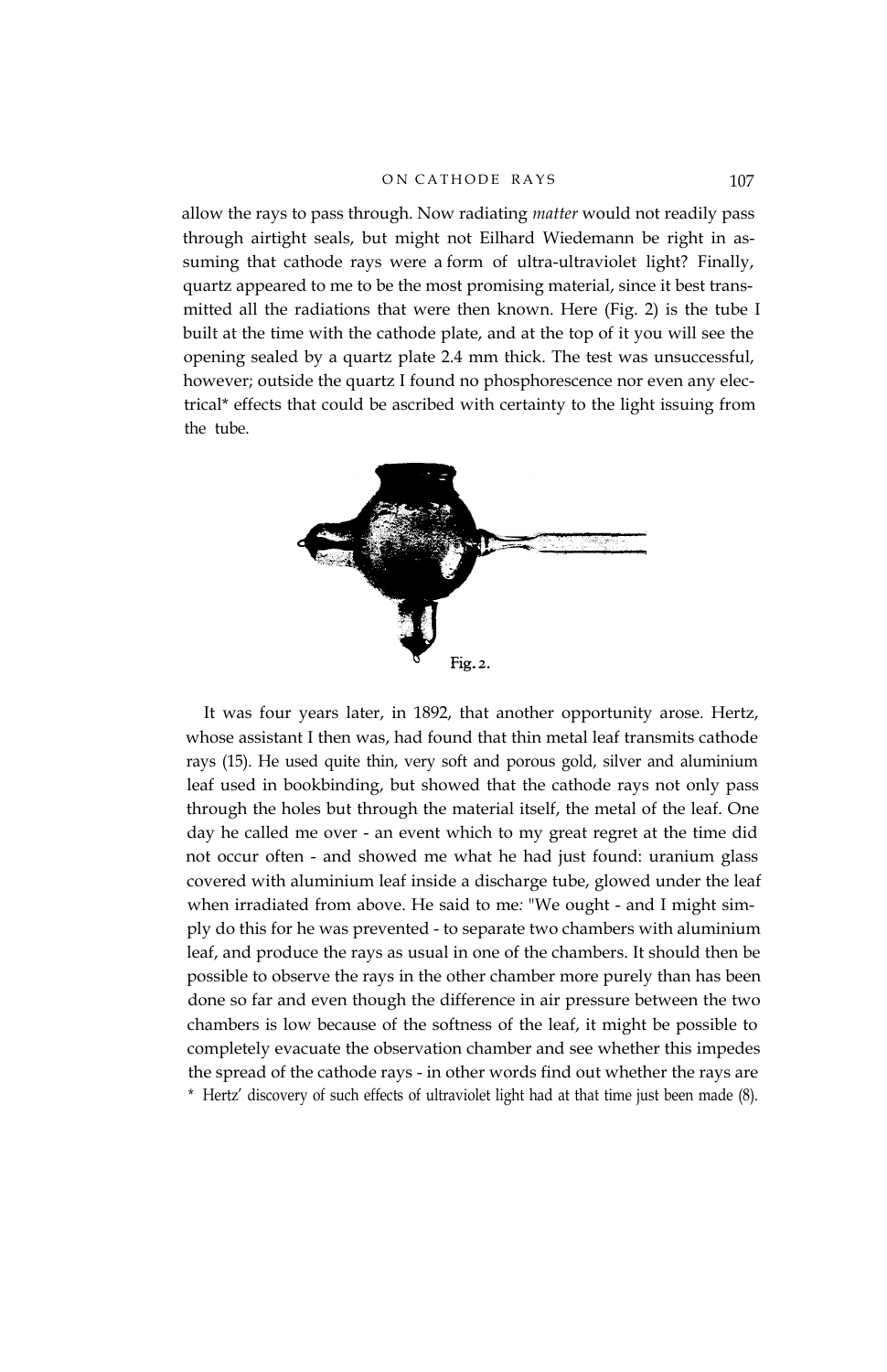phenomena in matter or phenomena in ether." He appeared to consider this last question to be the most important one. I did carry out the test later; but I was primarily interested in my earlier question, that of cathode rays in the open air. I was not put off by the softness of the leaf used by Hertz. I laid more and more of such leaves on top of each other in a suitable tube and found that 10 and 15 layers still transmitted the rays fairly well. I then procured some pieces of aluminium foil of comparable thickness, to see whether they would withstand the air pressure. Such was the case, provided that a sufficiently small area of foil was used. Then, taking the old tube again, I replaced the quartz by a metal plate containing a small hole sealed with aluminium foil, spread a few small grains of alkaline-earth phosphor on this small aluminium window, excited the tube and, lo and behold, the grains glowed brightly! I then fixed them slightly above the aluminium window and they glowed brightly there as well! Thus not only had the cathode rays passed out of the interior of the discharge tube to which they had been hitherto confined, in addition - and nobody could have predicted this they could pass through air of normal density. It thus became clear that a vast new field of investigation had opened up in front of me, a field that not only embraced hitherto unseen phenomena but also gave promise of a breakthrough into the unknown. Cathode rays, which had hitherto stubbornly eluded explanation, had yielded their secret and, more important, now for the first time tests of maximum purity could be carried out. Let us compare the position with that of another type of radiation, light: hitherto it was as if it had been impossible to study light except in the interior of furnaces and flames where it is produced, like the cathode rays in the tube. Where then would the great and detailed science of optics have stopped? ! A window had now been built in the furnace through which pure light only could emerge, freed from the complex and still unexplained processes of its formation. Such processes remain confined to the interior of the discharge tube and, as has since been found, could not be understood until a sufficient study had been made of the cathode rays themselves. As we shall see in our historical survey, this study has also provided a great deal of other information, some of which is now general knowledge, on X-rays and radioactivity, as well as a deeper understanding of electricity and matter.

It was now necessary above all to widen the inroad already made into the new field of knowledge. It was important to increase the intensity of the rays coming out of the window, and to improve the conditions of their production compared with the first tube. This led to the construction of the tube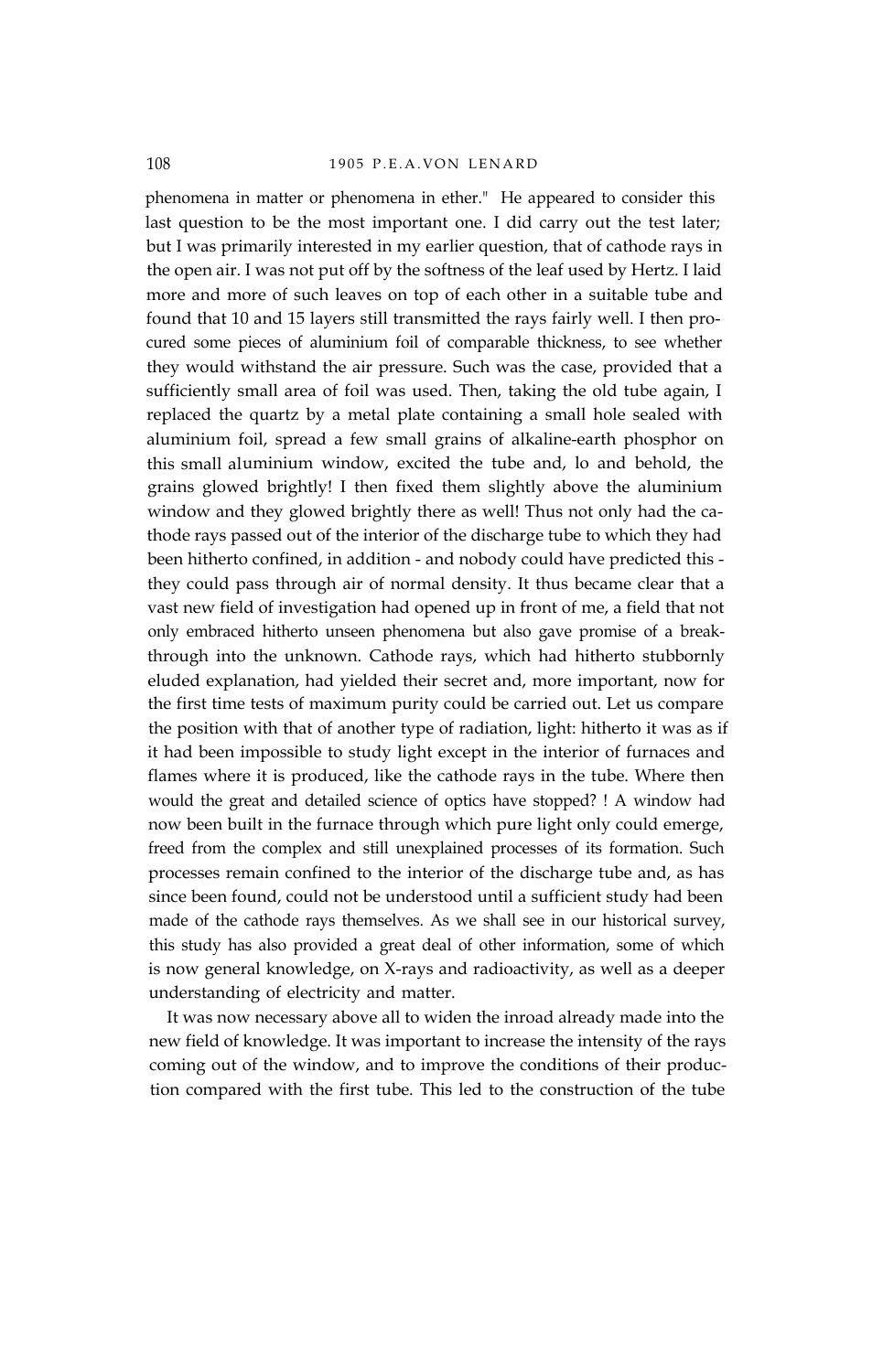

illustrated in Fig3, which was used in a large number of experiments (18). Here will be seen the production chamber with the anode *(A)* and the cathode (C), the seal (*m m)* with the window, and beyond it the observation chamber into which the rays emerge. The number of phenomena possible here is such that although the most obvious ones and also the slightly less obvious ones have probably now all been discovered, so far the consequences of all the phenomena have not yet been studied sufficiently.

It must be noted that the rays are not directly visible; it would be useless to put one's eye to the window, as this organ is not receptive to cathode rays. On the other hand, materials that are capable of becoming luminous without heat, phosphorescent materials as they are called, are suitable for making the rays visible. It is best to use sheets of paper coated with such materials, e.g. a certain ketone, platinum cyanide, or an alkaline-earth phosphor and to hold them as a screen against the rays. If the screen glows, it indicates that it has been hit by the rays. The rays can also be photographed directly. These are the same methods that are used to make visible ultraviolet light, at that time the only known example of such demonstrable invisible radiation.

When we use the phosphorescent screen, we find it glowing brightly close to the window; as the distance from the window increases, the intensity of the rays progressively diminishes until at a distance of about 8 cm the screen remains quite dark. Apparently air at full atmospheric pressure is not very permeable to cathode rays, certainly far less permeable than it is to light. But it was far more interesting to find that air is even a turbid medium for these rays, just as milk is for light. If we place an impermeable wall with a hole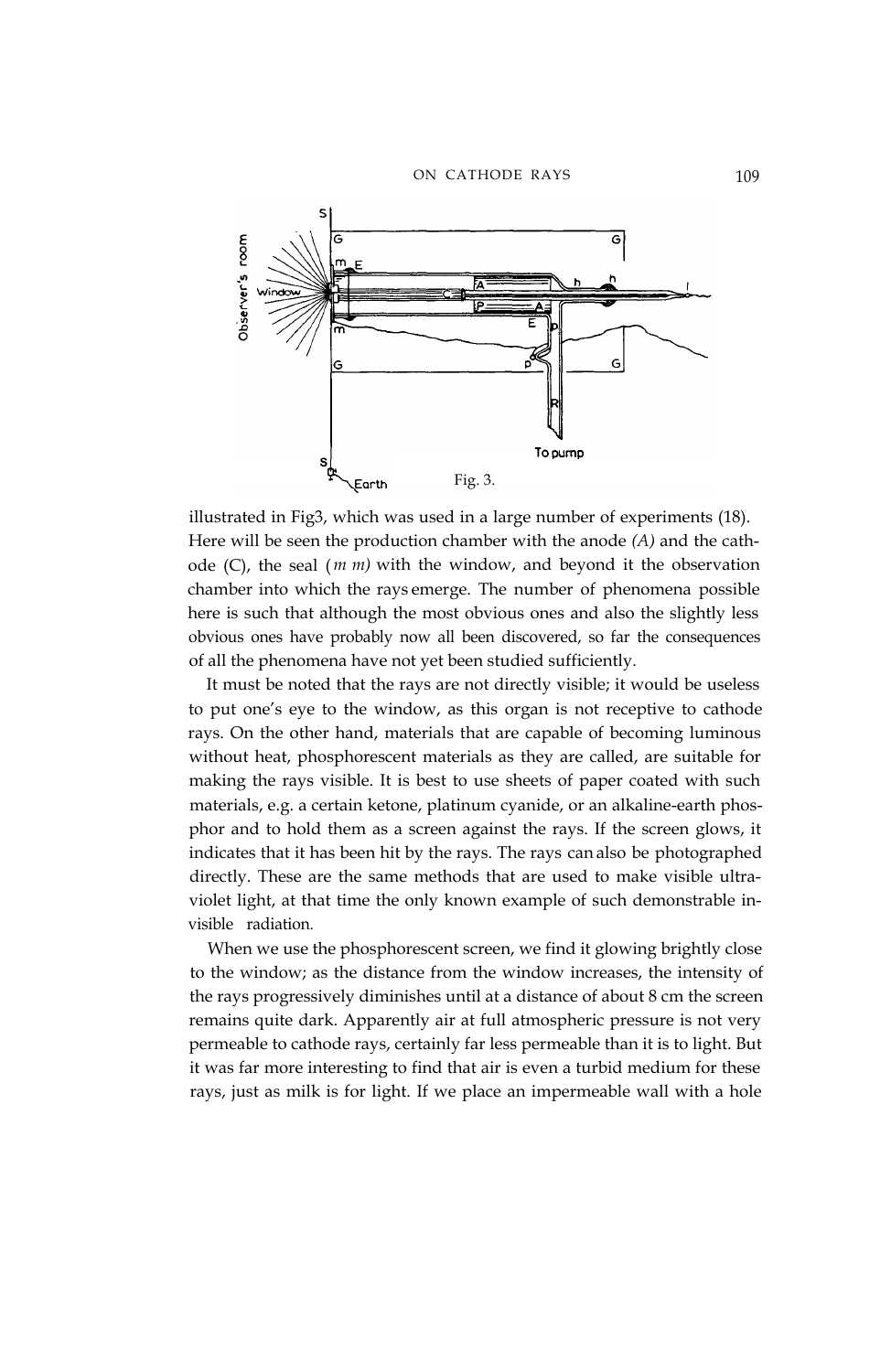in it a suitable distance from the window and put the edge of the screen against it, we then get this view (Fig. 4). Here the dotted lines indicate the narrow pencil of rays that we should expect in the case of rectilinear propagation; but it is the broad bent bunch of rays that we really see on the screen in the open air, just as if we had passed light through the same hole into a tank containing slightly diluted milk. What clouds the air? In milk it



Fig. 4.

is numerous small suspended fat particles that make it turbid to light. Pure air on the other hand contains nothing except molecules of the gases contained in it, suspended in the ether. These molecules are extremely small, 10,000 times smaller than the fat particles, far too small to act individually on light. But, as we see, the cathode rays are hindered by each of these molecules. Thus these rays must be extremely fine, so fine that the molecular structure of matter, which is minute compared with the very fine light waves, becomes pronounced in comparison with them. It may then be possible to obtain data by means of these rays concerning the nature of molecules and atoms.

It is therefore particularly interesting to study the behaviour of a wide variety of materials relative to cathode rays. The first point to be studied was the permeability. Some idea of this can be obtained by holding a thin layer of the material being studied, between the window and the screen. It is abundantly clear that the permeability or impermeability of a material to light is is not even slightly related to its behaviour in relation to cathode rays. Here is an example (Fig. 5), a print of a direct photograph taken at the aluminium window. In the top half will be seen the deep shadow of a completely lightpermeable ½ mm thick rectangular quartz plate, and in the left half, as a very mat veil, the picture of an ordinary aluminium leaf, impermeable to light and with somewhat irregular boundaries, laid over the whole of this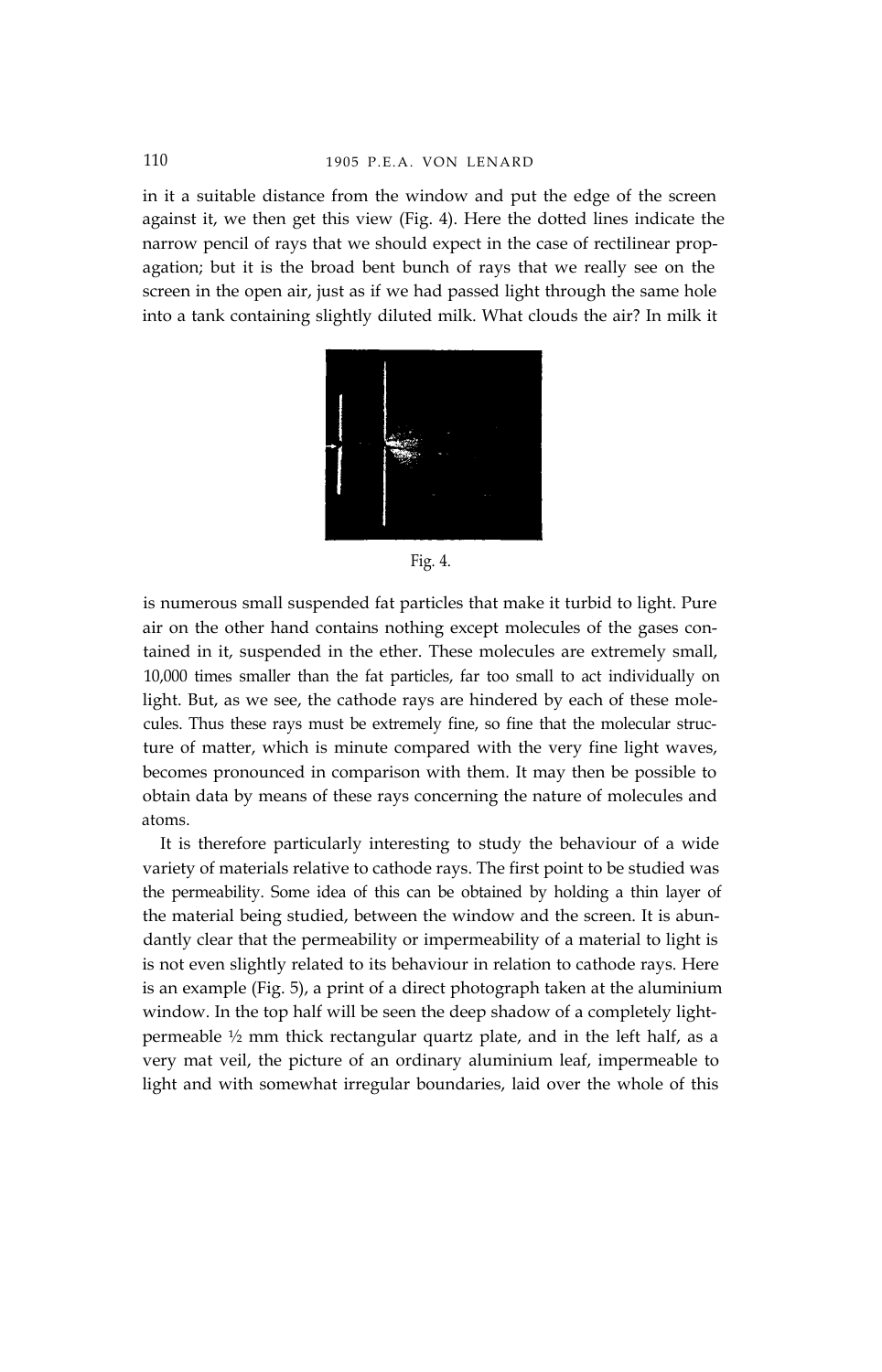

Fig. 5.

half. Great care must be taken in selecting the thickness of the layer throwing the shadow. Thus, for example, the quartz plate used in this experiment is impermeable simply because it is too thick, and the reason why metal leaf was found to be the only example of permeable layers in Hertz' tests lay in the thinness at which metal leaf is available. We shall soon see that most other materials, when of the same thickness, are even more permeable than gold and silver. It is soon evident that the absorption of cathode rays in any substance is a very gradual process, just as in the case of light, where as we know, gold is permeable when it is made sufficiently thin. Here (Fig. 6) we see the shadow of leaves of aluminium laid stepwise on top of each other; the numbers on the left give the number of leaves, those on the right their total thickness. Each increase in the number of leaves, and also any unevenness in



Fig. 6.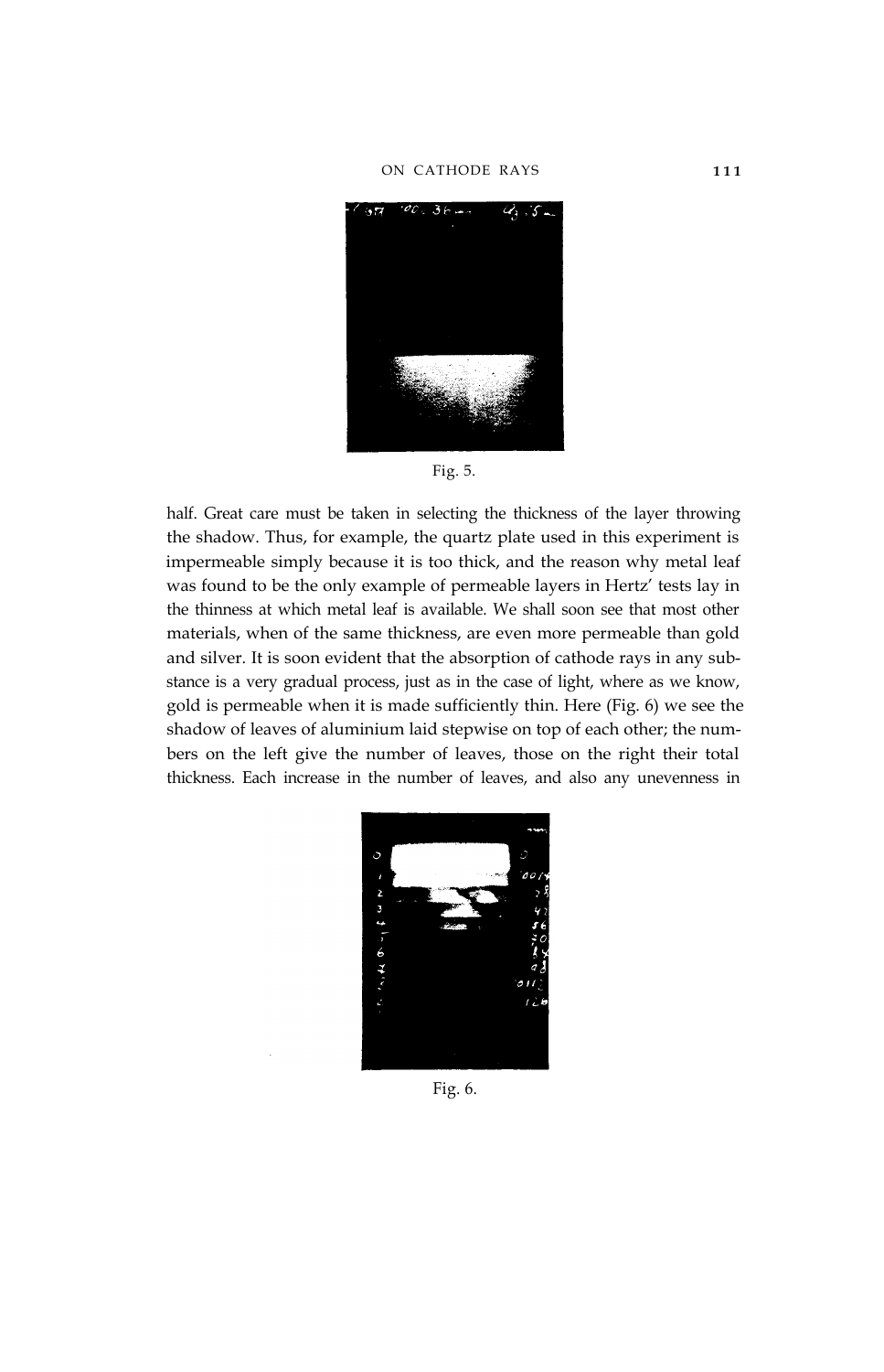the thickness of the individual leaves, can be noted, and it will be seen how almost total permeability changes into almost total impermeability. Thus, with each material it was not a question of simply deciding between "permeable" and "impermeable", but of finding a numerical measure of the degree of absorption of cathode rays therein, of measuring its *absorptive power,* and I did this for a large number of solid and gaseous materials.

The result was astounding. All the great multiplicity of properties that we associate with the different materials around us, disappeared. The sole determining characteristic was the *weight* of the materials (21). Everything of equal weight absorbed equally, anything heavier absorbed more, anything lighter absorbed less, and always in proportion to the weights or the masses. At a first approximation, the chemical composition of the materials, their state of aggregation and other properties, did not count at all - a quite unprecedented finding that was not valid for any radiation known at the time. \* At a second approximation, on closer inspection it is seen that the chemical composition has a slight effect: thus, e.g. hydrogen, and anything containing hydrogen, absorbs slightly more than one would expect in proportion to its weight. I must forbear to discuss these deviations and their significance in detail here.\*\* As an illustration of the law of proportionality between mass and cathode ray absorption, that is valid at a first approximation, let us see the direct photographs of the shadows of layers of aluminium, silver and gold of equal thickness (Fig. 7). It will be seen that the heavy silver absorbs more than the lighter aluminium, and that gold, which is the heaviest, absorbs the most. If on the other hand we take layers of equal weights of the three metals (Fig. 8), we also get equal shadows and equal absorption, and the result would



\* Later X-rays were found to be a second example of radiation that is absorbed more or less in proportion to the mass.

\*\* Compare (21, 47, 52).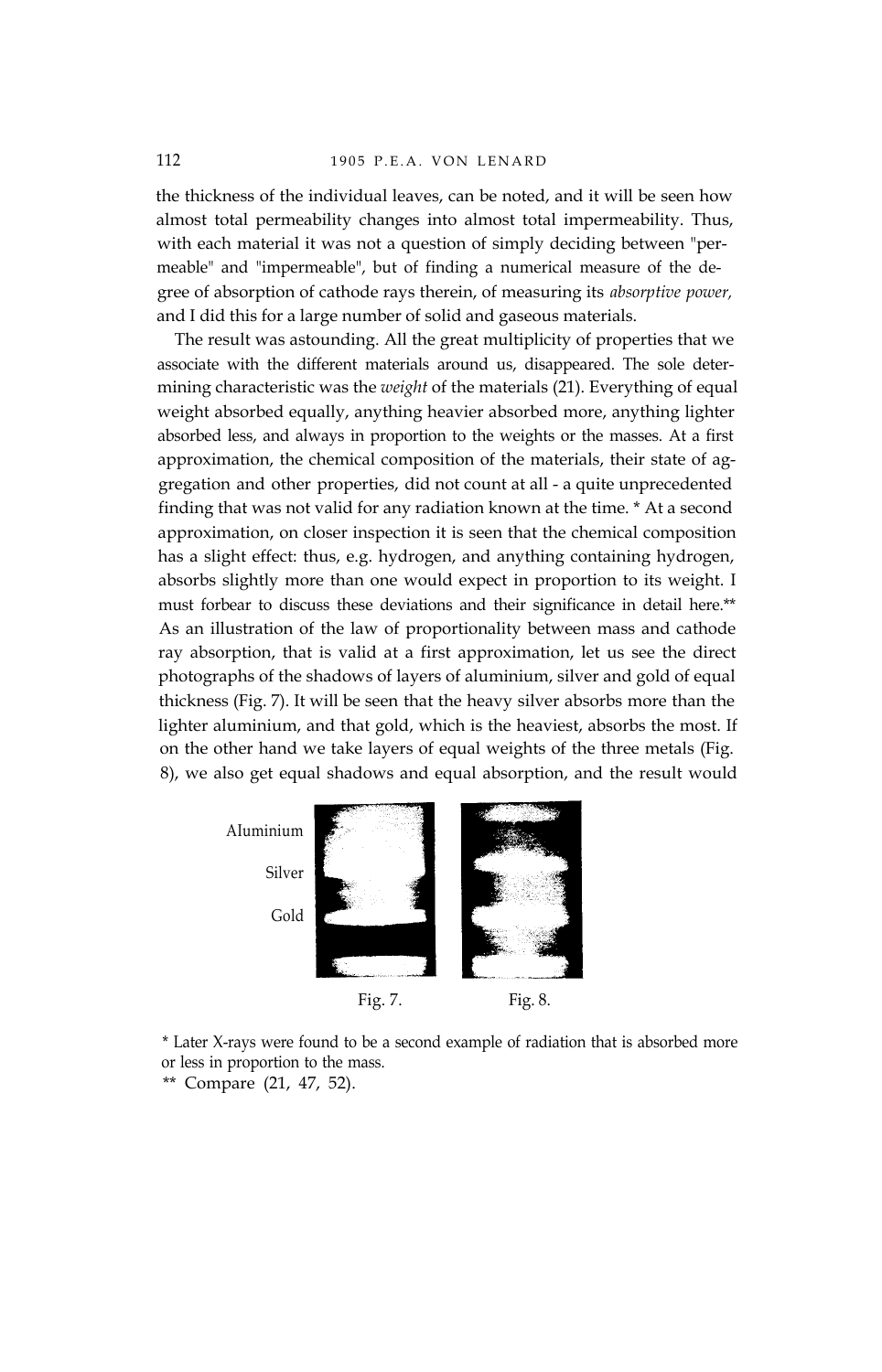be the same if we had taken any other materials in layers of equal weight. In fact, in relation to cathode rays, not only the absorption, but also the turbidity, which I also studied in relation to a number of different materials *(*18*b* p. 257; 21, p. 265) was found to be related solely to the weight, the mass of the material in question, the *quantity* of matter - as Newton put it and not the *quality* of the material.\* If we now recall that cathode rays as they spread in matter are simply affected by the individual molecules of the material, we can conclude that the molecules of the most varied materials, and thus also the atoms of the different chemical elements vary, not qualitatively but only quantitatively, from each other, i.e. they all consist of the same basic material but contain different amounts of it. This old but because of the lack of valid data almost forgotten hypothesis of the alchemists was brought back vividly to our mind, this time however not to disappear again but to be proved; as evidence of this we can quote the recent results of Ramsay (54) and Rutherford (51) concerning the amazing transformation of radium\*\* into other elements. But in order to use the law of proportionality between the mass and cathode ray absorption as a basis for drawing more detailed

conclusions on the constitution of matter, it was first necessary to know something about the nature of cathode rays themselves. Let us now turn to this problem, which I have also borne in mind throughout my work.

Straightway we can decide whether cathode rays are phenomena that take place in matter or in the ether. When we completely evacuate a chamber by means of an air pump, it then does not contain any matter, only the ether, as present in the heavens. Now it has long been known for instance that sound cannot pass through such evacuated chambers, while light, and electrical and magnetic forces can. Thus there is no doubt that sound is a phenomenon in matter while light and electrical and magnetic forces are phenomena in the ether. We had been unable to carry out the corresponding test in relation to cathode rays in the ordinary discharge tubes, because once all the air is removed the production of the rays in such a tube ceases. But, without interfering in the least with production, we were able to completely evacuate our observation chamber on the other side of the window and see whether de-

<sup>\*</sup> The diffuse reflection of cathode rays, which can be considered to be pronounced backwards-directed scatter, is also determined by the mass, as can be clearly seen from the measurements of A. Becker (52, p. 448).

<sup>\*\*</sup> As evidence of the elementary nature of radium its spectrum and atomic weight are given (38, 39).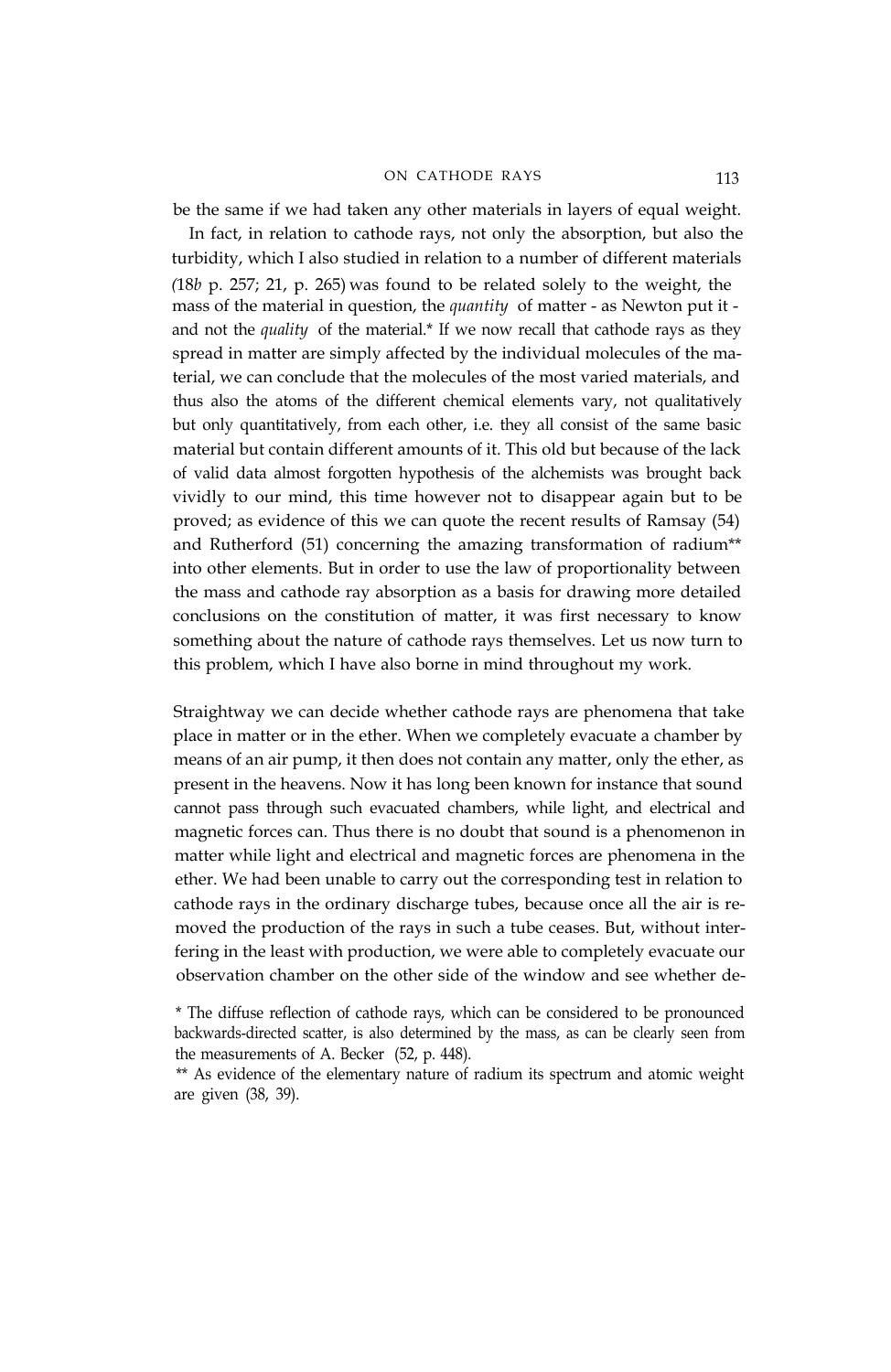spite this the cathode rays spread in this chamber. We found that the propagation of the rays is particularly good in an extreme vacuum; all absorption and turbidity due to the gas molecules disappear, the rays attain lengths of several meters and are of such rectilinear sharpness as we are accustomed to find only in lightrays (18). Thus cathode rays are *phenomena in the ether. In* particular, on the basis of the hypotheses which we have mentioned, it could be stated that cathode rays were not radiating *matter,* nor emitted gas molecules, as they had come to be regarded, especially in England. \* We were still not clear as to what type of phenomena in the ether they were. Many of my readers believed, very wrongly, that I had concluded beforehand that cathode rays were "waves in the ether"; I had no desire to say this or in fact anything unless it was shown to be so in my experiments and appeared to provide an explanation. I had the means available to discover new things daily from Nature herself, in further experiments. I hoped so or thought so, at least. I greatly regretted, therefore, that at this stage my experiments were interrupted for considerable time, first by a far-from-simple task that devolved unexpectedly on me through the untimely death of Heinrich Hertz - the publication of his *Prinzipien der Mechanik* (Principles of Mechanics) and then when I was appointed to a theoretical professorship.

It is barely worth mentioning, but not unimportant for the further development of our subject, that even before this interruption I had designed a new and far more convenient type of discharge tube. I had tested it as far as possible, and had recommended its use and made it generally available *(*18*b,* p. 228). Here (Fig. 9) the window seal is fitted to a platinum tube, which in turn is fused into the glass; this means the large amount of puttying which often made the tube very difficult to use, is avoided. This type of tube had however a special advantage that could not be foreseen at the time. In it the



\* Even after the experiments with the aluminiumwindow had been reported, this theory continued to be held for some time, and it was suggested that molecular collisions actuated, via the window, the molecules of the outside air or molecules remaining in the vacuum.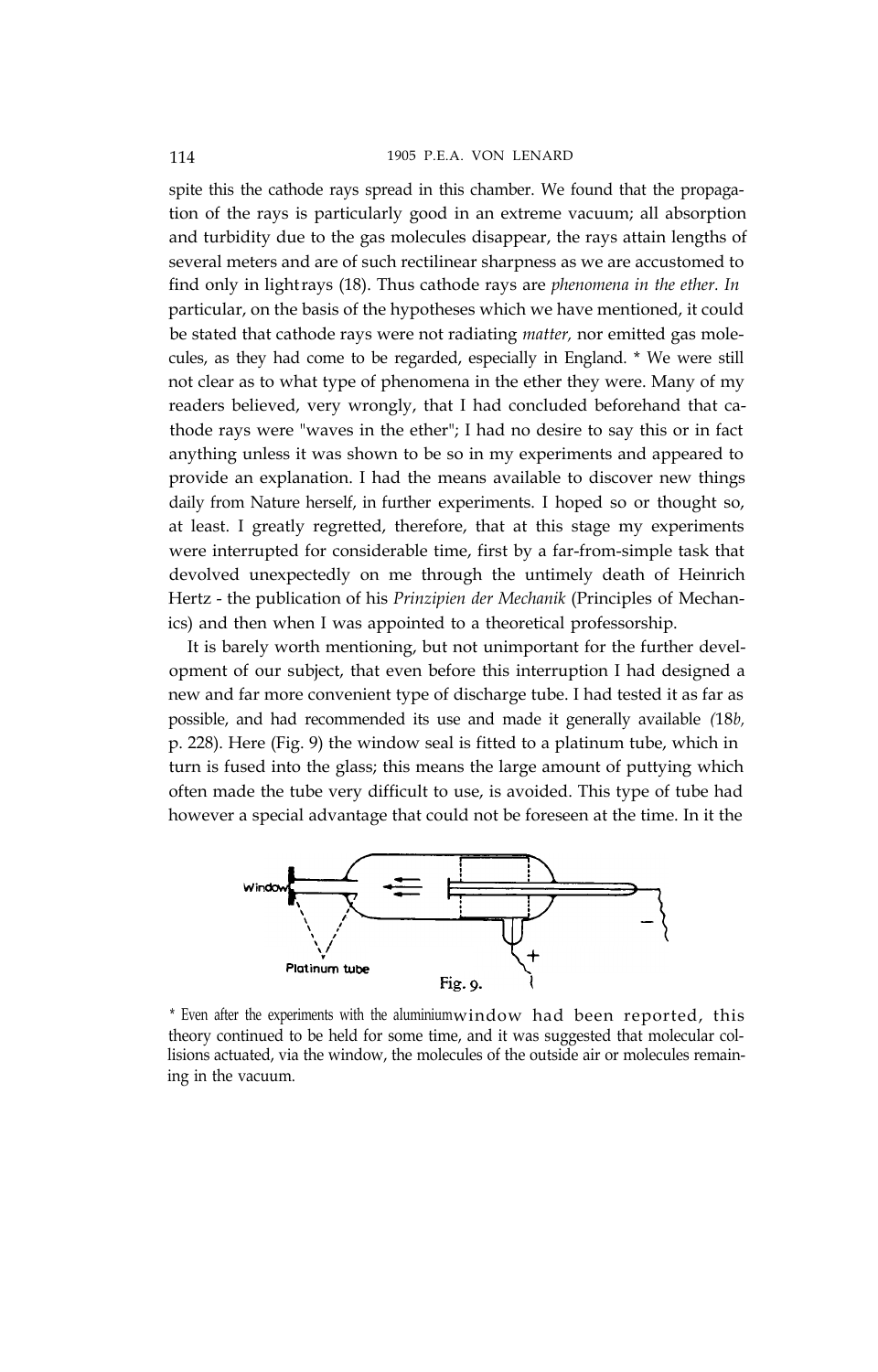intensive cathode rays impinge on the large area of platinum - the metal which, as we now know, is most effective in turning the rays into the - then undiscovered - X-rays. Thus X-rays are produced here in very large quantities, and they are also able to pass through the window, either mixed with or separate from the cathode rays, into the observation chamber. This was not possible in the earlier tube because of the large thick metal cover located in the path of the rays (27). The discovery soon after this of X-rays by Röntgen (22), the first investigator to use the type of tube described above, is generally considered to be a good example of a lucky discovery. But, given the tube, the fact that the attention of the observer was already turned from the interior to the outside of the tube, and the presence of phosphorescent screens outside the tube because of the purpose of the tube, it appeared to me that this discovery had of necessity to be made at this stage of development.

On resuming my experiments I soon occupied myself exclusively with an idea already put forward by Hertz *(*7*b,* p. 275) and Schuster (13), which in relation to the nature of the cathode rays had appeared to me to be very important right from the start, and which I had already begun to pursue in the first period of my experiments. It had been known since Hittorf's days that cathode rays are deflected by magnets (2) ; similarly the deflection of cathode rays noted by Goldstein (4) could be interpreted as being an influence of *electrical* forces on the rays. Now both the magnetic and the electrical deflection of the rays suggest that the cathode rays consist of emitted negatively charged masses. Moreover, from experiments made to measure the magnitude of the magnetic and electrical effects on a ray it is even possible to calculate the velocity of the supposed masses and also the electric charge per unit of mass (the charge/mass ratio). This is what Hertz and Schuster had done, but their results had contradicted each other. Hertz found that his observations refuted the theory of ejected gas molecules, while Schuster found that his fitted in with it, and thus he took them as support for this theory.

This contradiction did not surprise me. For both investigators had observed the interior of the discharge tube, and they might have been confused by the complications of the production process and the presence of the gas, as in fact they both admitted with reserve. It was now time to carry out these important tests under clearly-defined experimental conditions, i.e. outside the discharge tube and in a very high vacuum, and some excitement as to the result was permissible. For if we know already that the rays are ether, not material phenomena, it should be astonishing that their behaviour still resembled so deceptively that of ejected negatively charged gas molecules.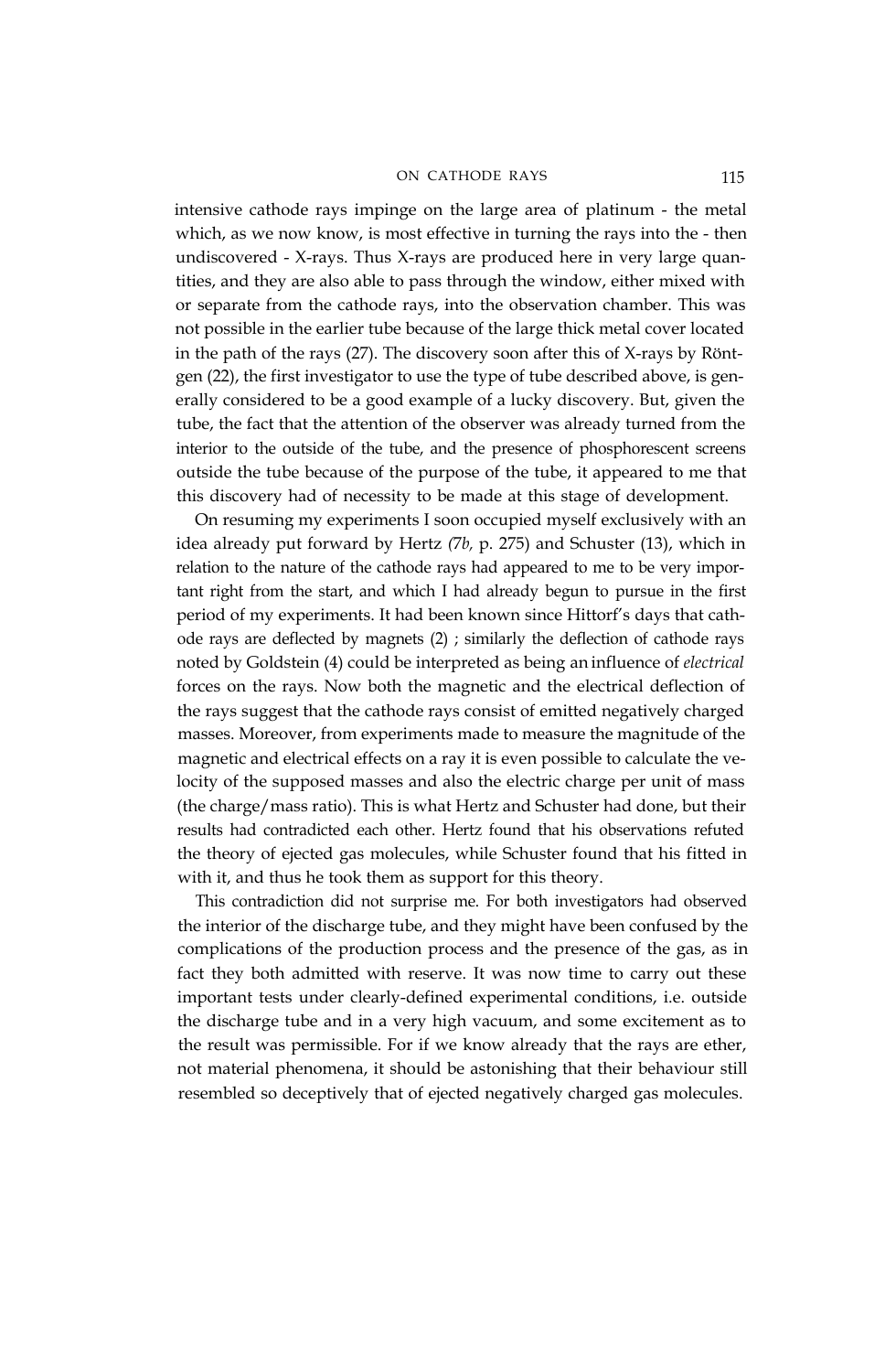# 116 1905 P.E.A. VON LENARD

Nothing known so far had made solving this dilemma of the streaming molecules and the ether phenomena possible; these experiments would do this, and in any case therefore they would reveal something quite new.

While I was still doing the preparatory work for the experiments\* I heard that others were already convinced of their importance. J.J. Thomson was the first to publish a detailed publication on the subject (25). His experiments, like those of Hertz and Schuster, were carried out in the discharge tube. He sought to avoid the danger of confusion as a result of interaction of the production discharge, by means of shielding devices, and to compensate the lack of reliability due to the presence of the gas by greatly varying the test conditions. It was clear to me that all that followed would have to rest on this pillar which I had learned to distrust from the discrepancy between Hertz and Schuster. It seemed to me that before it was made a part of the structure of science it should be tested as directly and rigorously as was possible with the means at our disposal. I therefore concluded my experiments, the results of which were as follows (28).

The velocity of the supposed masses was about one third the velocity of light, and the ratio of the charge to the mass was about 1,000 times that of a hydrogen atom in electrolysis, which atom is the lightest material carrier of electricity known to us. So, if the rays were streaming hydrogen atoms, their charge would have to be taken as being 1,000 times that in electrolysis. This possibility had however been excluded by my previous tests, which had shown that the rays are not material bodies. It seemed evident that I had discovered hitherto unknown parts of the ether, representing electric charges and moving like inert masses. The smallness of the inertia determined - 1/1,000 of the inertia of the hydrogen ion, at an equal charge - and the other behaviour (30) of these parts of the ether, made it easier to identify them with what had long been known as the "electrical fluidum". The solution to the dilemma was therefore as follows: The rays are not emitted electricallycharged molecules but simply streaming *electricity.* Thus, in cathode rays we have found under our very noses what we never believed we should see: electricity without material, electrical charges without charged bodies. We have, in a sense, discovered *electricity itself*, a thing whose existence or nonexistence and whose properties have puzzled investigators since Gilbert and Franklin. Earlier workers, even Coulomb, had referred naively to electric-

\* These were resumed at Aix under the direction of and with a grant from Wüllner's Institute (1896), and they had again been interrupted when I was appointed to another professorship elsewhere.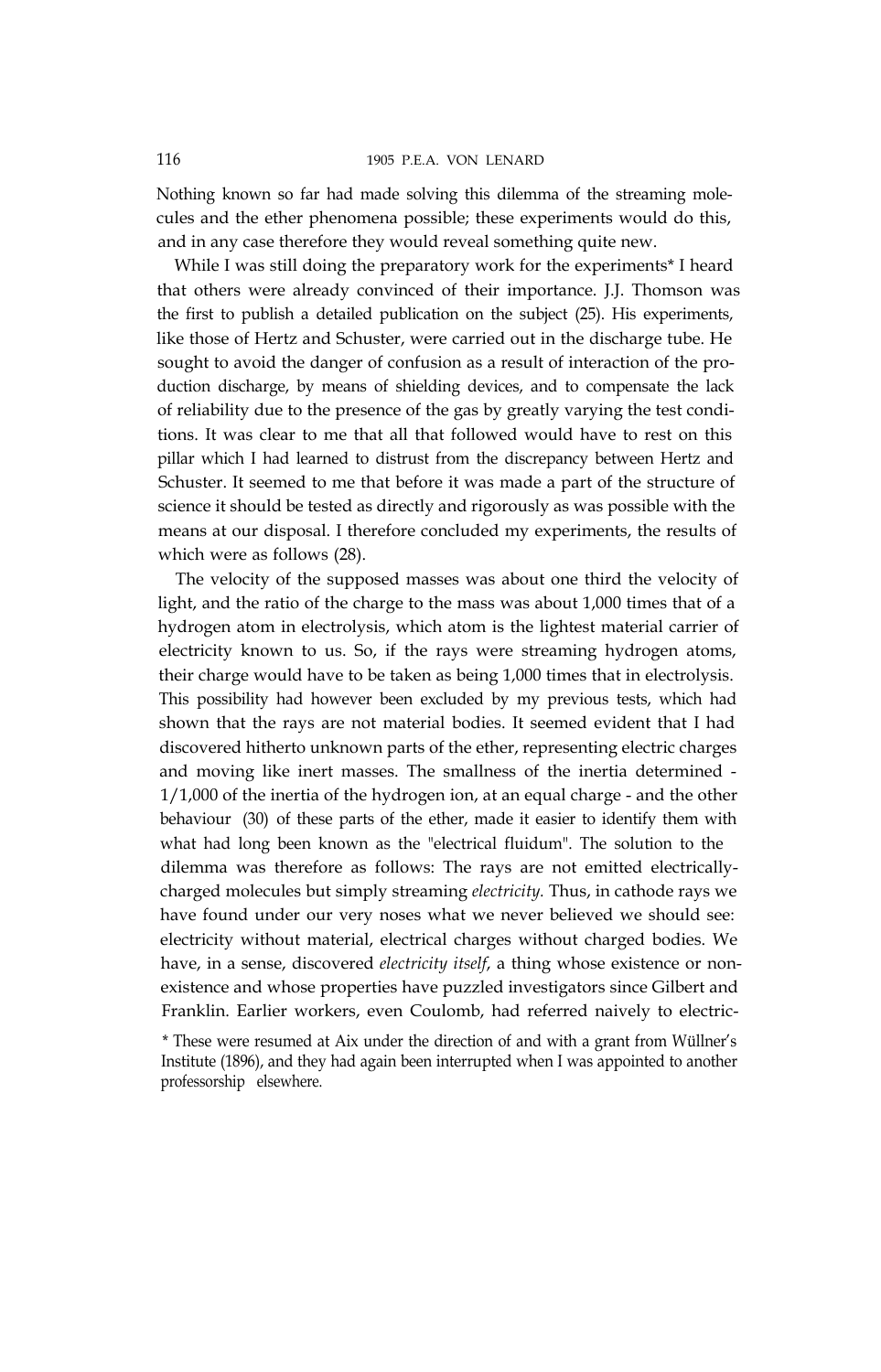ities as something that existed and could almost be grasped. But the number of electrical phenomena known grew steadily without anybody being able to state that they had seen anything of the supposed electricity itself. Thus it was that - about a generation after Coulomb - Faraday (1) and then Maxwell (3) turned their attention completely away from the electricities to concentrate on the *electrical* forces that could be observed. These forces thought of as states in the ether - appeared in fact in the famous experiments of Hertz (9) to be so likely to exist independently that from then on one felt increasingly inclined to forget their centres, the electricities, that had formerly been regarded as indispensible. Now - again about a generation after Faraday and Maxwell - the picture has changed somewhat: it has become more complete. We have found in cathode rays just as good a way of studying electricity as we found earlier for the electrical forces alone; we can follow the motion of electricity to and fro in these rays over distances stretching several meters, at will and directly with our senses - without any intermediate theoretical conclusions; we can see how electricity behaves under different conditions, and what its properties are; we are now in a position to give to the old term "electricity" a new content based on experience.

This new content, of which we now know a great deal, appears quite different now in many ways from what could have been supposed earlier.

Here it should be noted that all our remarks concerning electricity apply only to *negative* electricity, not positive electricity, about which even today little can be said that is concrete. We cannot claim to be acquainted with it; we can only recognize positively-charged material, whether it be atoms, molecules or groups of molecules.\* We thus use the unitary means of expression, and say that a piece of material is positively charged when it has lost negative electricity.

Let us now therefore consider negative electricity, as it appears in our tests. Here we are amazed by the freedom of its motion, which we hitherto believed was only present inside metallic conductors. Already in the discharge tube, in the centre of the gas, we set this electricity in accelerated motion through the voltage applied to the electrodes, and immediately its velocity becomes one third that of light, 100,000km/set, and it represents a cathode ray. Now it impinges on the aluminium window. "It will adhere to it and flow to earth" one would have said on the basis of previous knowledge. Far  $*$  Thus, for instance, canal rays and, so far as they have been studied, also the  $\alpha$ -rays of radium, have been found to be emitted positively charged molecules.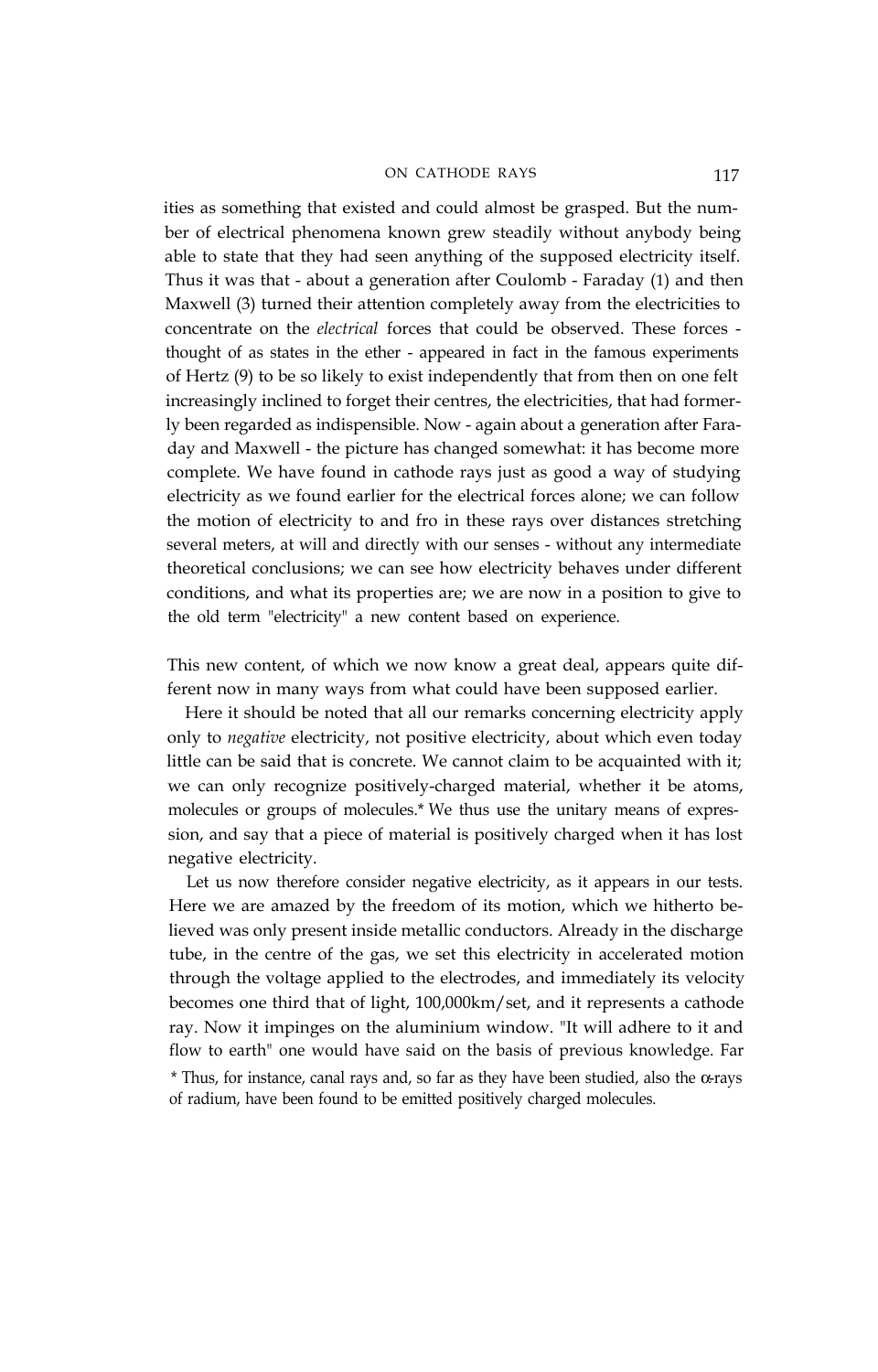from it: it passes through the metal plate (28, p. 28) and, as I was able to check, its velocity does not diminish appreciably (19; 46, p. 479). Beyond the window it can enter a more or less total vacuum, in which it continues its course linearly, representing an electric current in the empty ether, a phenomenon which we had earlier also thought to be impossible. When it finally hits a piece of metal of sufficient thickness, it penetrates it and sticks there; finally, after following such unusual courses it appears as an ordinary charge on the surface of the metal (28).

The problem of whether electricity fills space continuously or not, of whether it has a structure, is of particular interest. I have seen two cathode rays pass through the same chamber in opposite directions, and found in a quantitative investigation of the phenomena that the two rays did not interfere with each other in the slightest (44, p. 165). This indicates that the electricity of these rays consists of discrete and very small parts separated by a large volume of free space. We can represent the parts themselves as being more or less impenetrable to each other, because according to Coulomb's law, as soon as two of the parts come very close to each other they must exert enormous repulsive forces on each other. But the best indication of the structure of electricity comes from quite a different source, and is much older.

Here we come to the connexion between our findings and earlier knowledge. Such knowledge was very scanty, and was related to phenomena taking place in and on individual atoms, i.e. phenomena that could not be studied directly, but the connexion was a very good and fruitful one.

Years earlier, Helmholtz in his lecture in memory of Faraday had noted that electrolysis phenomena would suggest that electricity is split up into pieces of constant size, just as matter is split up in atoms (6). This was the indication already available concerning the structure of electricity, the existence of electrical atoms, *electrical elementary quanta* , as Helmholtz called them.\*

In the field of optics moreover, the theory already firmly supported by Hertz' famous experiments (9), that each luminous atom be regarded as an electrical oscillator, had suddenly been given a tangible form by the discovery of Zeeman, who in conjunction with Lorentz concluded from his observations that it is *negative\*\* -*not *positive* - electrical mass that oscillates in the lu-

\* I recall hearing him use this expression many times in his demonstration lecture in the summer term of 1885.

\*\* It is interesting that in Zeeman's first publications the word "positive" - not "negative" - was printed (24, p. 18), so that there was some delay in recognizing the relationship between his discovery and cathode rays.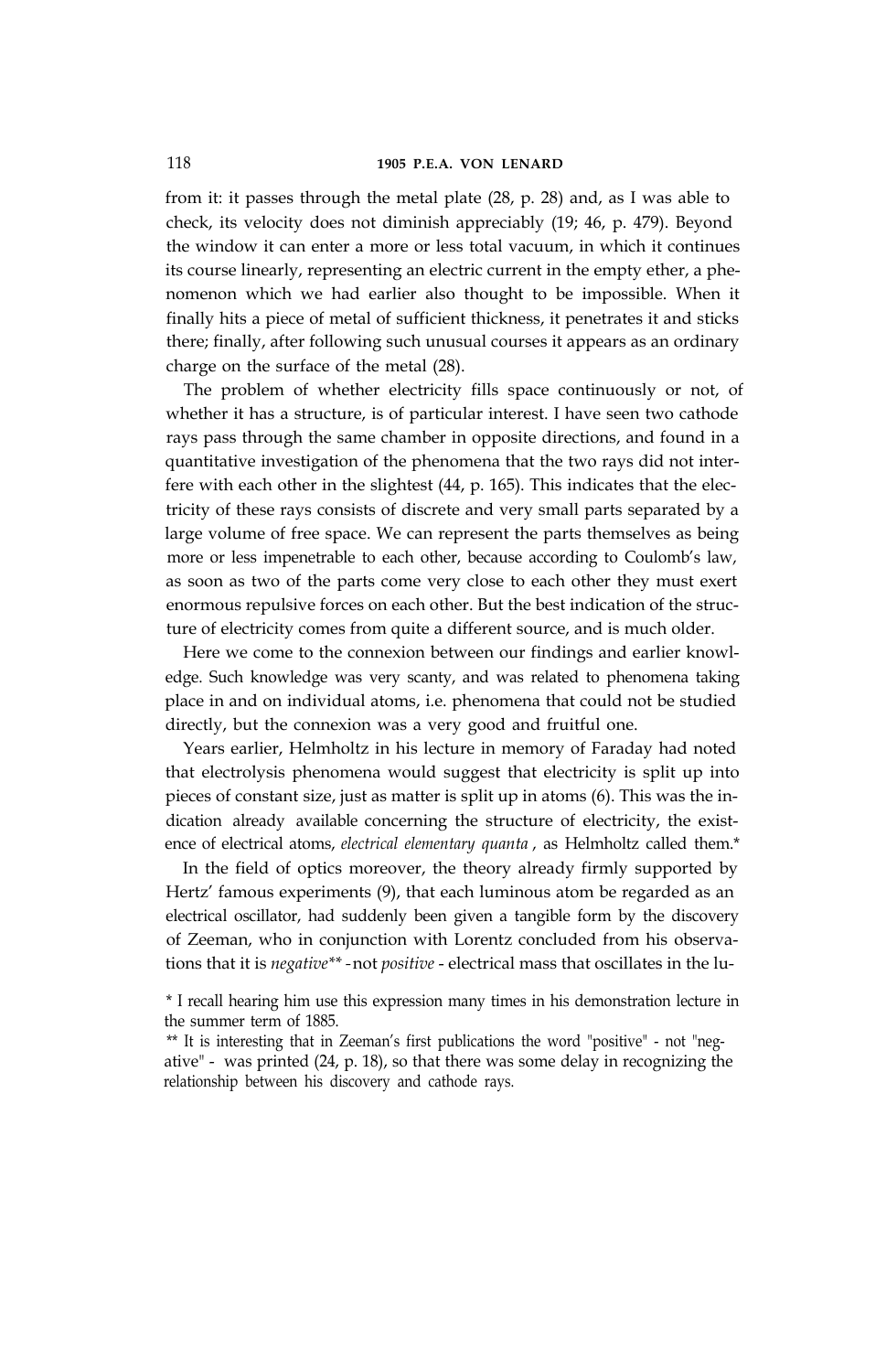minous atoms of a sodium or other metal flame, and that there is a definite ratio between the charge and mass of the oscillating material (24). The ratio was of the same magnitude as that found shortly afterwards, in the way described, for cathode rays.

It seemed likely that in all these cases, in the ions in electrolysis, in the luminous metal atoms and in the cathode rays, and perhaps everywhere where electricity plays a part, we might be concerned with the *same* electrical elementary quanta, the existence of which had first been indicated by Faraday's electrolysis law and which might be further elucidated by means of cathode rays. This theory has been proved, so much so that it has engendered a new branch of physics, so fruitful and already so vast that in this paper, which is devoted primarily to my own work, I cannot say any more in general on the subject. I would simply like to mention three points.

First, as an important initial quantitative check on our conclusions, the direct experimental measurement of the velocity of cathode rays carried out by Wiechert, in which the figure obtained was the same as that obtained from the electrical and magnetic deflections (see above) - about one third of the velocity of light (29).

Second, Kaufmann's experimental result, obtained on the basis of the work of J.J. Thomson and Heaviside (10), and concerning electrical elementary quanta, namely that their mass and inertia are of a purely electromagnetic nature (55), a result that we can interpret as follows : We have no evidence that (negative) electricity is a special *material* with inertia; it appears to be simply a *state,* the state of the ether which we were accustomed, after Faraday (1), Maxwell (3), and Hertz (9), to denote as the electric force field in the environment of electrified bodies, a state which according to Hertz (20) and Bjerknes (33) might consist of latent motion of the ether. Thus, even with the pure elementary quanta of electricity nothing else has been discovered except this ether state in their area. These elementary quanta themselves appear to us in Maxwell's sense to be the probably empty and only purely geometric centres of the electrical forces, except that we can now claim to be able successfully to observe these centres individually, follow their courses and study the geometric proportions of their size and shape. According to this finding, cathode rays, the streaming centres of state, appear to us, more than ever, to be what they seemed to us to be from the beginning, pure ether phenomena.

Thirdly, we must list the names given to these parts of electricity, or centres of state: I have called them *elementary quanta of electricity* or for short *quanta,* after Helmholtz; J.J. Thomson speaks of *corpuscles,* Lord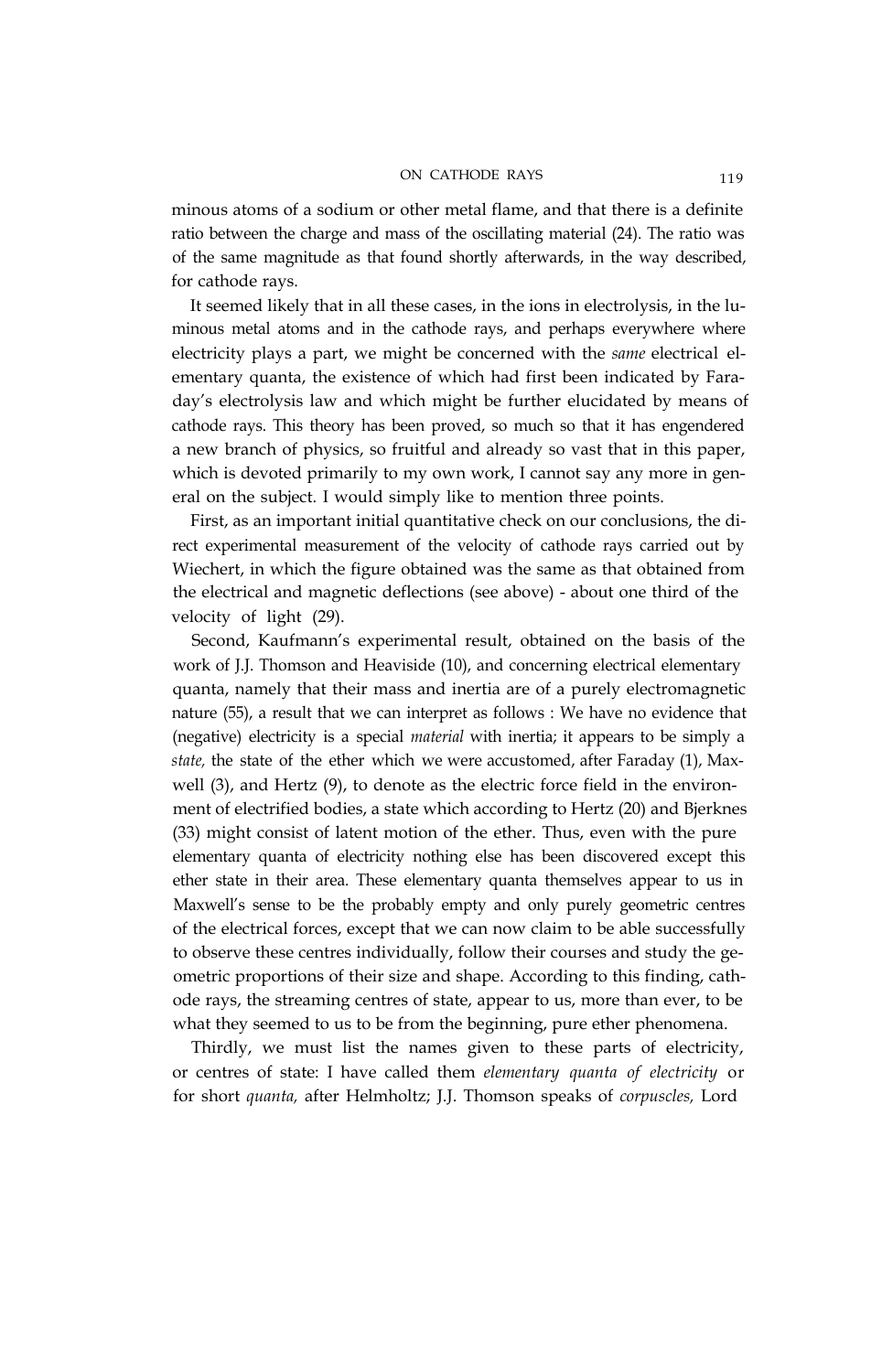Kelvin of *electrions;* but the name preferred by Lorentz and Zeeman *electrons* has become the everyday term.

So far we have spoken of cathode rays as such; we shall now discuss their modes of formation, their generation.

The oldest, and for a long time the only known method of generation and the one which we have hitherto used to the exclusion of all others, is the discharge tube. Here, as their name suggests, the rays originate at the cathode. The gas molecules which are under the influence of the prevailing electrical forces have an effect - the proximity effect as I call it (53) - on the electrode metal, whereby quanta are withdrawn from the latter. Immediately they are free they are subjected to the accelerating forces of the field between the electrodes and thus move with increasing velocity away from the cathode; the ray is complete. The ultimate velocity at which we allow it to leave the tube through, say, a window is given by the size of the voltage used; and the very fact that in effect this whole voltage and not just a fraction thereof is determinative for the ultimate velocity proves that the origin of the ray must be sought at the cathode surface and not, say, in the centre of the gas.\* By the magnitude of the voltage we can thus produce faster or slower cathode rays and when we previously spoke of 1/3 the speed of light that applied only to one particular voltage about 30,000 V, which I used generally throughout my experiments.

How would faster or slower rays behave? Some predictions could be made on the basis of my first experiments in which the voltage, and hence the velocity, was slightly varied (18*b*, p. 266; 19; 21, p. 261)*.* Very fast rays could be expected to have extremely slight absorbability (high penetrating power) \*\* ; the slow rays on the other hand appeared best suited to yield information on the forces of atoms, the constitution of matter. For a long time, however, it seemed impossible to carry out pure tests over a sufficiently wide

<sup>\*</sup> To start with this was an arbitrary assumption made in many previous studies on cathode rays; the proof of its correctness was supplied with increasing accuracy as time went on, with most accuracy probably by A. Becker (52, p. 404).

<sup>\* \*</sup> When X-rays were discovered this expectation of them appeared to be fulfilled; their first properties to become known agreed with those to be anticipated from my tests for the fastest cathode rays (27). It was just at first Righi's convincing observation that the X-rays do not carry with them a negative charge (23) that had shown the untenability of the theory that they were extremely fast cathode rays. They are nowadays considered to be short, transverse impulses in the ether, a kind of ultra-ultraviolet light. The fact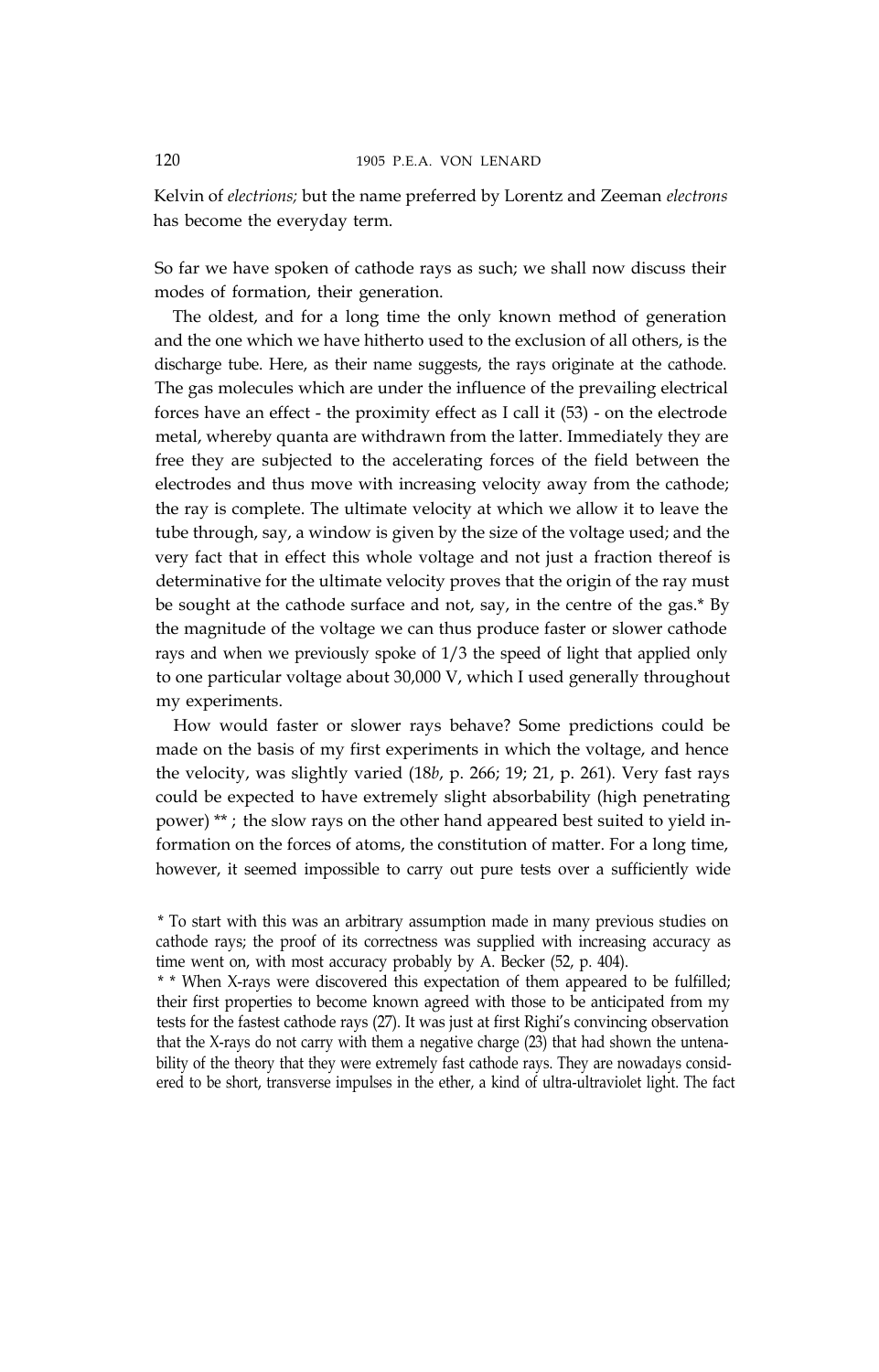range of velocities since the glass of the discharge tube could not withstand the heavy voltages needed for the very fast rays, and the slow rays, although easy to produce in the tube, failed to emerge through the window; they were too absorbable. Other arrangements failed, too.\*

Both problems, that of the slowest and that of the fastest rays, were finally solved in quite novel ways.

A discovery by Hertz as early as 1887(8) completed shortly afterwards by Hallwachs (11), had shown that by mere exposure to ultraviolet light metal plates give off negative electricity to the air. This remarkable fact - nowadays usually referred to as the photo-electric effect - immediately captured my interest at that time and has also continued to do so since. Experiments carried out in collaboration with the astronomer Wolf showed me first of all that ultraviolet light roughens substances or pulverizes them (12; 46, p. 490). Subsequent experiments, however, caused me to think it unlikely that metal particles carried the negative charge off the plate. At the time I conducted my first experiments on cathode rays, when I had discovered that the air in front of the aluminium window becomes conductive (18) I formed the idea that cathode rays could be driven from the plate into the air by ultraviolet light. Both then and later I made repeated vain attempts to detect possible rays in the vacuum on fluorescent screens. Only my decision - based on Righi's work (14) - to use the electrometer instead of the fluorescent screen revealed the existence of the rays. The apparatus used is illustrated in Fig. 10. *U* is the plate to be irradiated and is in a complete vacuum; the quartz seal at *B* admits the ultraviolet light. The cathode rays start from *U* and a narrow beam is separated out by the hole in the counterplate *E.* This beam impinges on the small plate  $\alpha$  which collects the negative charge brought by the beam and thereby indicates the existence of the radiation on the electrometer. We bring a magnet or the coil indicated by a broken line close to the tube in a suitable manner and then find the charge on the plate  $\beta$  instead of on  $\alpha$ , in-

that such impulses can actually occur side by side with heavy absorption of cathode rays, such as e.g. in heavy platinum, follows, as first put forward by Heaviside, from Maxwell's theory (10). The fact that extremely short-wave ultraviolet light will pass unrefracted through prisms was foreseen by Helmholtz in his dispersion theory (17*c*, p. 517). The low-absorbability cathode rays forecast first became a reality in the rays emitted by radium.

\* Amongst other measures I had tried inserting, instead of the window, narrow channels between generating chamber and completely evacuated observation chamber, but they allowed too much gas through.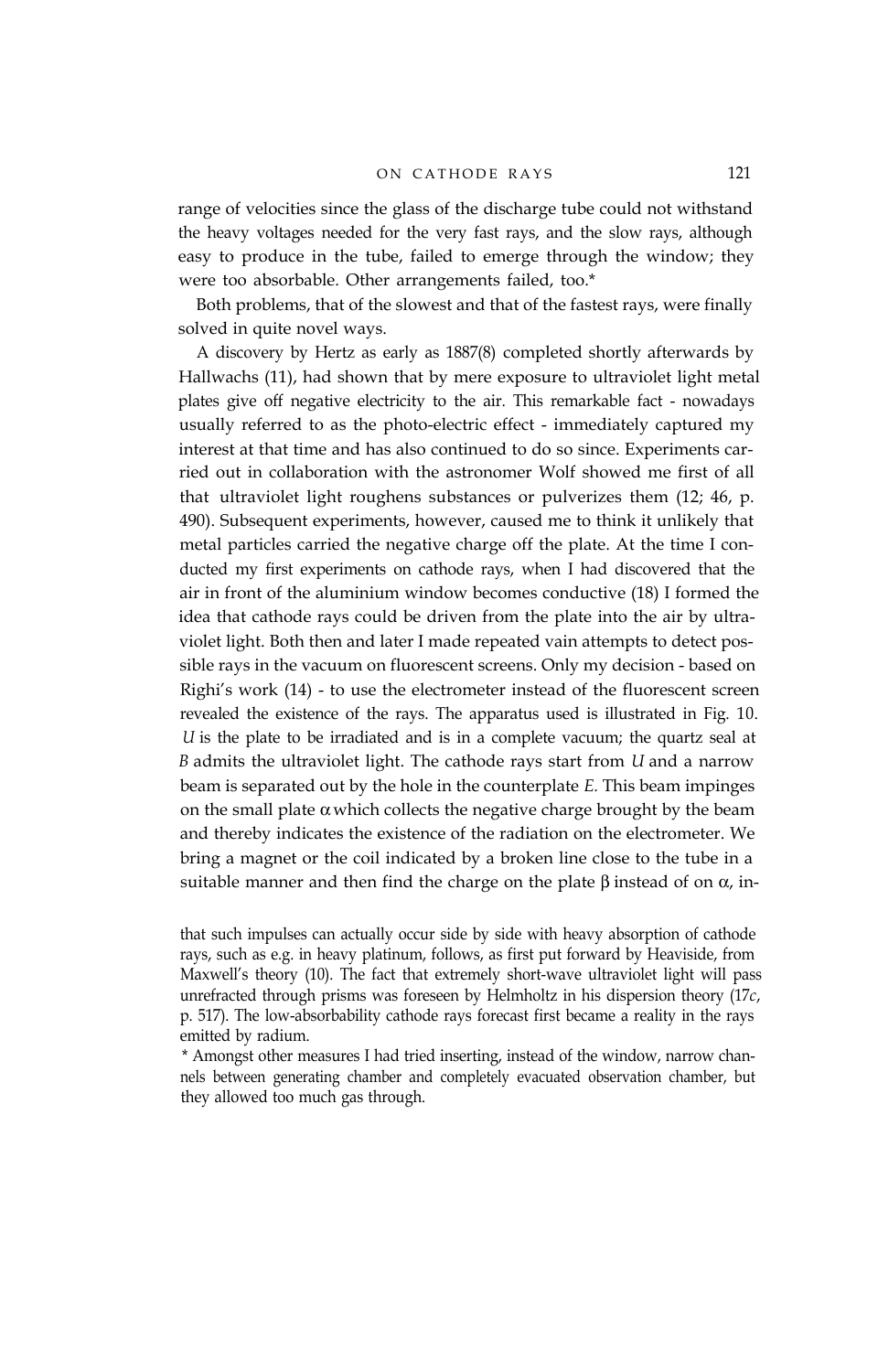

dicating that the invisible ray is actually deflected by the magnet and in the appropriate direction for cathode rays. When carried out quantitatively, the experiment showed that the deflection is also of the correct degree, and that the same ratio obtains between charge and mass of the quanta as in the case of the rays generated in discharge tubes (32; 44, p. 150; 46).

Immediately it had been established beyond doubt in this way that cathode rays are produced by ultraviolet light and that their behaviour had become suffciently well known, I was soon able to detect them on fluorescent screens (44), then follow them further and use them. I shall refer to those aspects later. The following should be noted as regards the actual generation.

Firstly - an important point for pure experiments - it also occurs in a complete vacuum where the usual method fails. A gas need not be present but it does not interfere with the generation of the rays. What is involved is the direct action of the light on the metal of the plate. The initial velocities with which the quanta leave the plate are so slight that a negative charge of only a few volts on the counterplate is sufficient to compel the rays to reverse before reaching it. They then return to the irradiated plate in the same way as a stone thrown upwards falls black to the ground (32; 44).\*

\* My first detailed communication on the subject (32) appeared in the *Sitzungsberichte der Kaiserl. Akademie der Wiss. zu Wien* for 19th October 1899. In the December issue of *The Philosophical Magazine* of the same year J. J. Thomson published studies "On the mass of the ions in gases at low pressures" in which the photo-electric effect is involved although its centre is still sought in the gas adjacent to the irradiated plate, as the remarks on p. 552 indicate. In the same author's book *Conduction of Electricity through Gases,* 2nd. ed., 1903, p. 109, my publication is dated one year later than that just mentioned since a later reprint *(Ann. Physik,* 2 (1900) 359, where it is expressly marked as a reprint), and not the original is cited.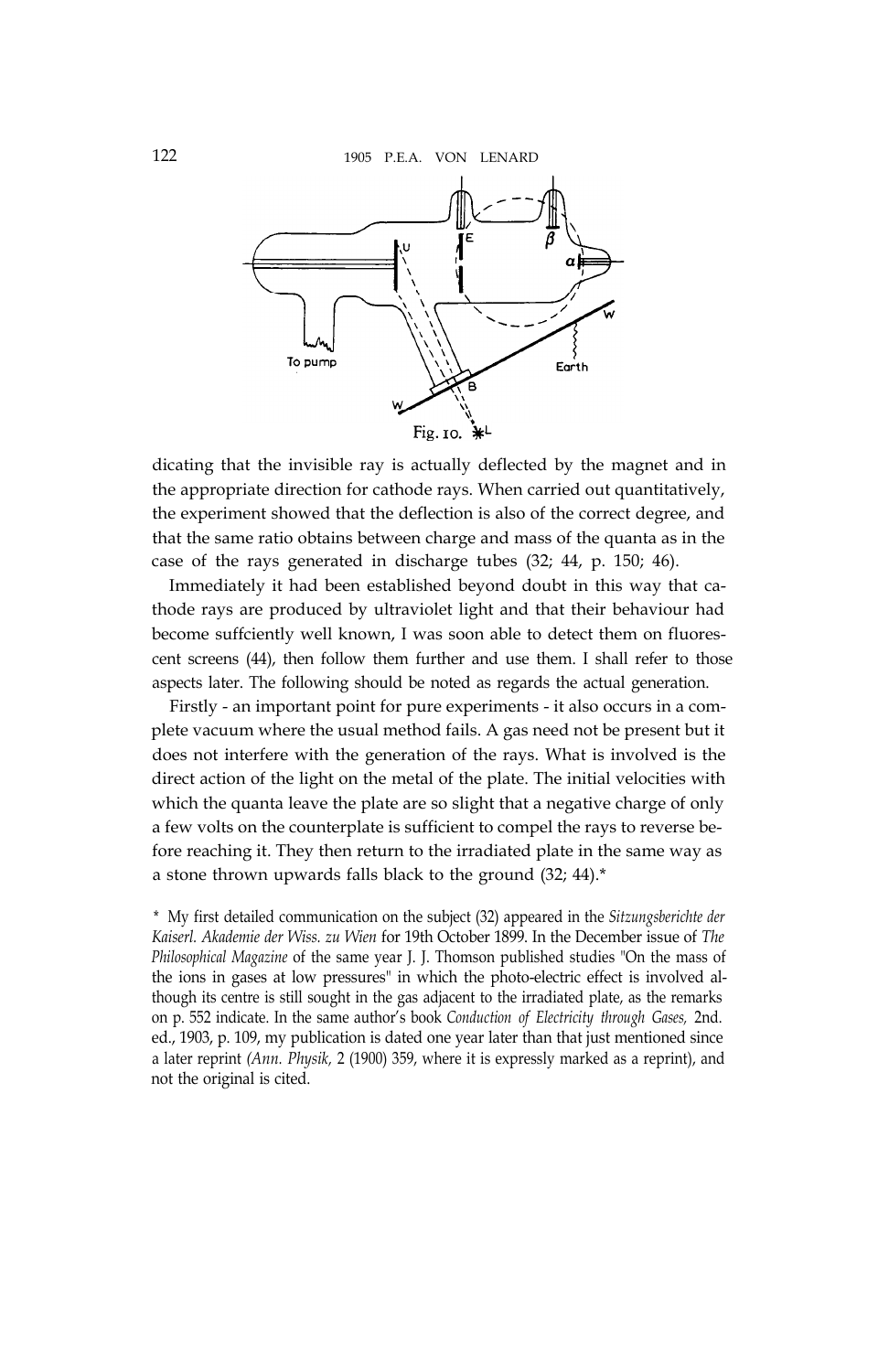Here, therefore, we obtain extremely slow cathode rays; faster ones can be produced merely by charging the counterplate positively. The velocity of the rays can be controlled freely by the level of the voltage of the counterplate.

Secondly, considering the effect of the ultraviolet light on the plate, we must imagine that the light waves cause the interior of the metal atoms in the plate to vibrate. We have previously mentioned that Zeeman's discovery has proved atoms to contain negative electricity capable of vibration. If the covibration of a negative quantum in the atom with the light waves becomes too violent, the quantum escapes from the atom\* and so from the plate; we have a cathode ray.

The velocity at escape we have already mentioned as very low. I have also found that the velocity is independent of the ultraviolet light intensity (M), and thus concluded that the energy at escape does not come from the light at all, but from the interior of the particular atom. The light only has an initiating action, rather like that of the fuse in firing a loaded gun. I find this conclusion important since from it we learn that not only the atoms of radium - the properties of which were just beginning to be discerned in more detail at that time - contain reserves of energy, but also the atoms of the other elements; these too are capable of emitting radiation and in doing so perhaps completely break down, corresponding to the disintegration and roughening of the substances in ultraviolet light. This view has quite recently been corroborated at the Kiel Institute by special experiments which also showed that the photoelectric effect occurs with unchanged initial velocities even at the temperature of liquid air.

We cannot regard the action of the light as restricted only to the solid state of aggregation. The molecules, or atoms of gases undergo a completely analogous effect under the action of ultraviolet light (35; 40); it is reasonable to assume that quanta escape from them (49, p. 486); the gas thus becomes electrically conductive in a manner which we shall discuss in detail later. If the gas contains oxygen like the air, ozone is formed as a by-product (35).\*\*

\*\* In the light of subsequent studies by Warburg it can be assumed that the most productive of current methods of producing ozone, i.e.those using what are termed "silent electrical discharge" are wholly or largely effective owing to the ultraviolet light of these discharges (48). The rich sources of ultraviolet light obtainable nowadays, e.g.electrical mercury quartz lamps, propagate such a noticeable odour of ozone in their environment that this effect of ultraviolet light has now became a commonplace.

<sup>\*</sup> This is a process which was earlier anticipated in Helmholtz's comprehensive dispersion theory (17*c,* p. 518).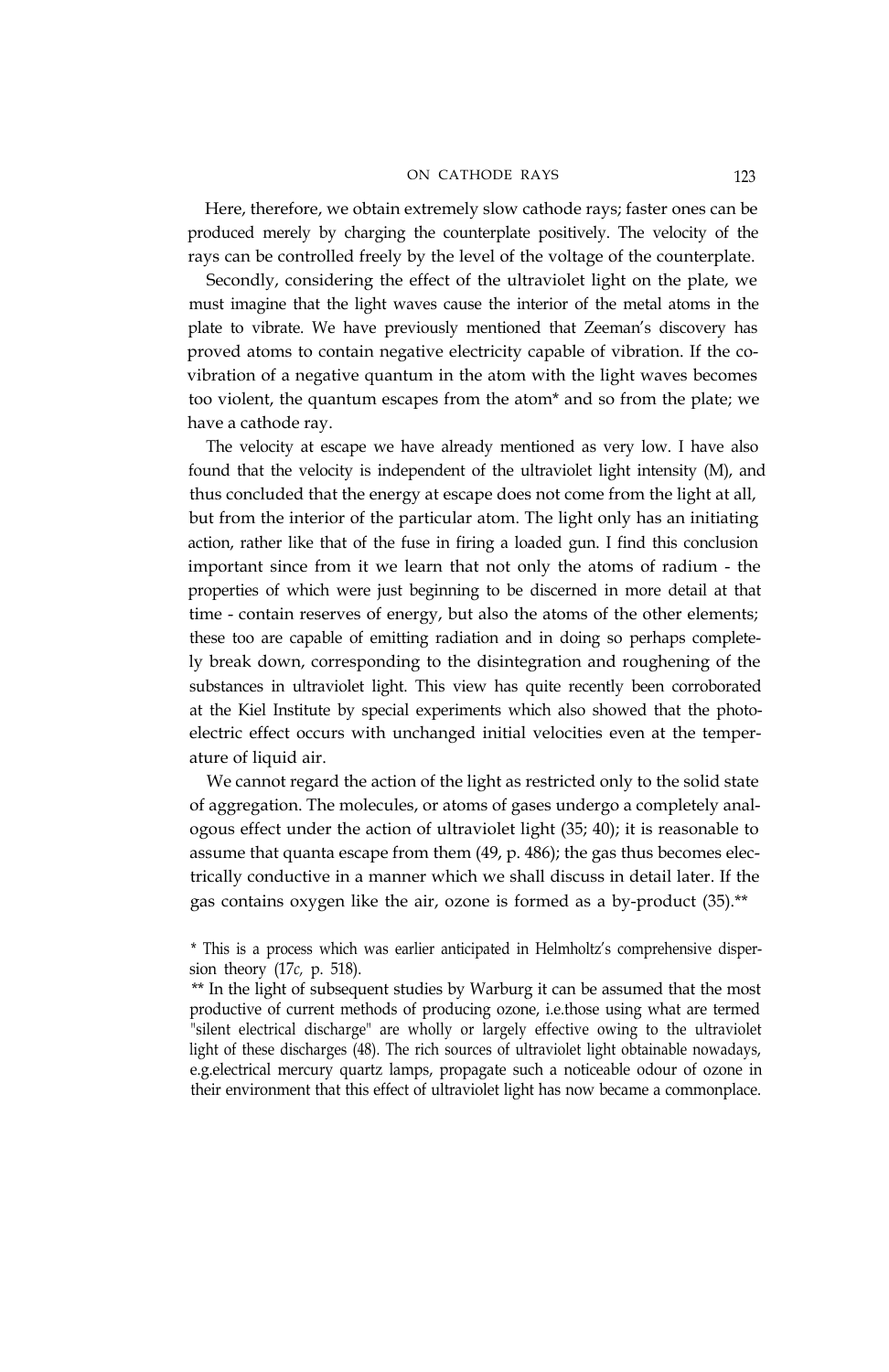This same action of light, namely the production of cathode rays, the vibration of atoms and the releasing of quanta therefrom, is also involved in phosphorescence (50, p. 671) and hence probably also in fluorescence, perhaps, too, in all photochemical effects. Bearing in mind that we have detected transformation of energies from the interior of the atoms associated with the photoelectric effect, we should not be surprised if in future perhaps we encounter phenomena of the same type acting as sources of energy not introduced from outside.

It should also be mentioned that the research carried out by Curie and Sagnac (37) as well as that by Dom (42) indicates that in common with ultraviolet light, X-rays too have the effect of generating cathode rays. This is consistent with their ability to make gases electrically conductive and induce phosphorescent and photochemical effects.

Scarcely had ultraviolet light been shown suited for the generation of the slowest rays when the solution was found to the problem of how the fastest rays originate. The rays emitted by uranium and radium were already known; Becquerel, P. and M. Curie were engaged in pursuing further these discoveries of theirs. By applying to these new rays the methods developed as described for the cathode rays from discharge tubes, it was shown that the new rays are partly cathode rays  $(34; 36; 41)^*$ , and amazingly cathode rays of almost or entirely the speed of light (43). What no discharge tube could withstand is thus achieved by the radium atom - and quite spontaneously - although admittedly not without being completely broken down in the process (51; 54).

Once the entire range of velocities from rest to the speed of light was thus available it was worthwhile re-examining in more detail the behaviour of matter to irradiation.

From the turbidity of all substances, including e.g. air, to cathode rays, we had concluded that each molecule or atom acts as a separate obstacle to the rays, an obstacle which deflects them from their path to a greater or lesser

Nevertheless, the meteorological significance of the action of ultraviolet sunlight in the upper layers of the atmosphere (35, p. 504) still does not appear to have been sufficiently appreciated. Whether the ionization by cathode rays first found at the aluminium window (18) is also an effect of the light which occurs there, or else the direct effect of the cathode rays, is still obscure.

\* This is the part of the uranium or radium radiation normally designated as β.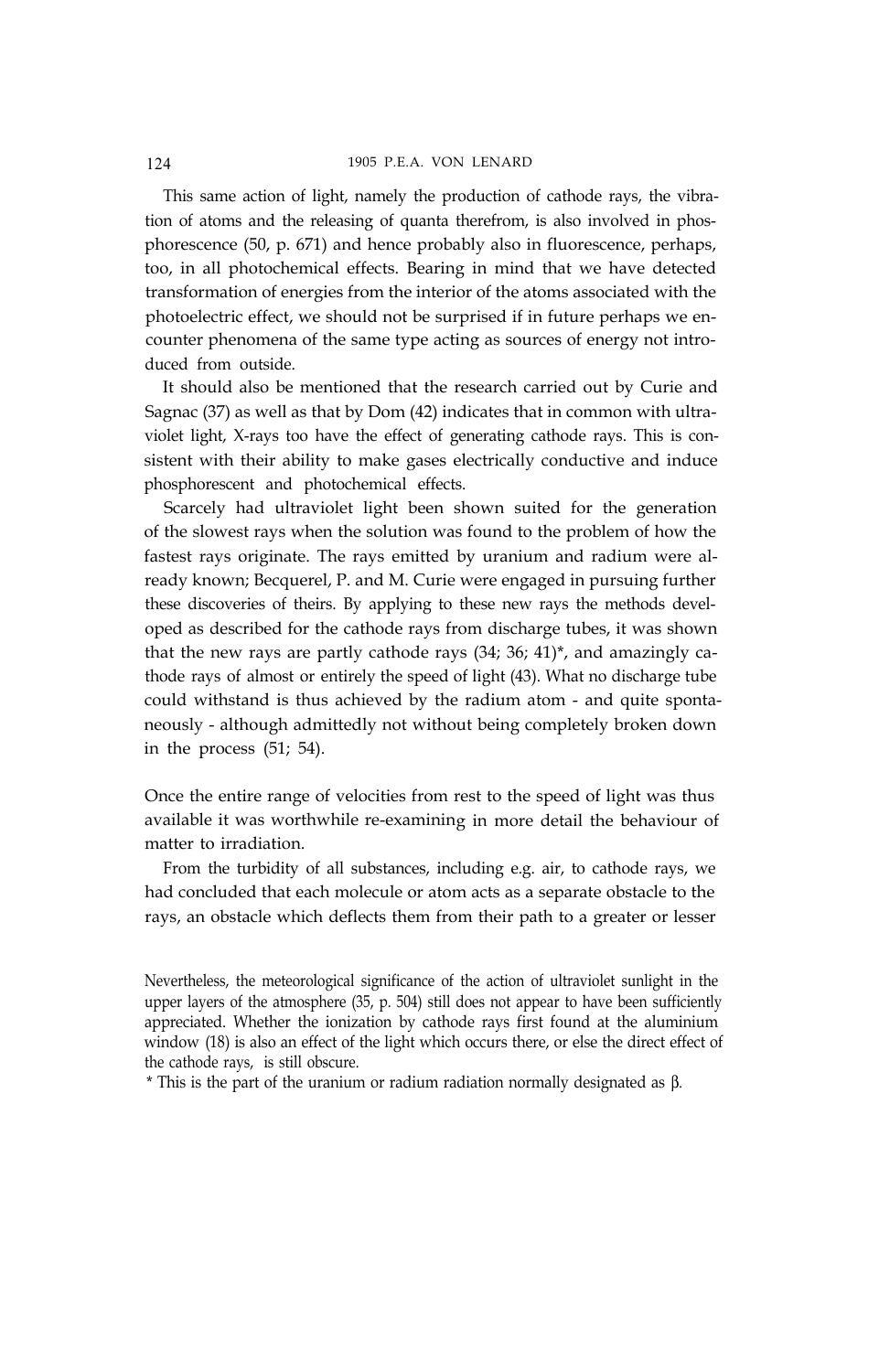extent. How should we visualize this deflection? Let us first examine whether perhaps the quanta of the rays are reflected from the molecules of the substance in the same way as the molecules of a gas are reflected on one another when they collide. Were that so a cathode ray in the gas would be restricted to that length which can readily and accurately be calculated as the mean free path of very small particles between the gas molecules from the data of the kinetic gas theory. These path lengths are, however, very small; in hydrogen at 40 mm pressure, for example, about two hundredths of a millimeter. Beyond this short length, a ray would not be able to develop at all in this gas, that is to say almost instantaneous diffusion would ensue. However, gases are by no means so turbid as my observations published in diagrammatic form had earlier shown *(*18*b).* Even the air at full atmospheric pressure proved much clearer, as we have already seen (Fig. 4), and the lighter hydrogen rarified to the specified pressure of 40 mm is much clearer still; Fig. 11 illustrates the path of the ray in hydrogen as observed on the fluorescent



screen. The broken lines show the extent to which rectilinear light would propagate under the same conditions. It will be seen that over a length of 10 cm the cathode ray still scarcely deviates from this rectilinear propagation, and it becomes distinctly broader only beyond that length. The length of 10 cm is, however, 5,000-fold that of the free path length of 0.02 mm. It thus follows that here the radiant quanta must have traversed 5,000 hydrogen molecules before undergoing the first noticeable change of direction. We are amazed to see that we have transcended the old impermeability of matter. Each atom in the substance occupies a space which is impermeable to the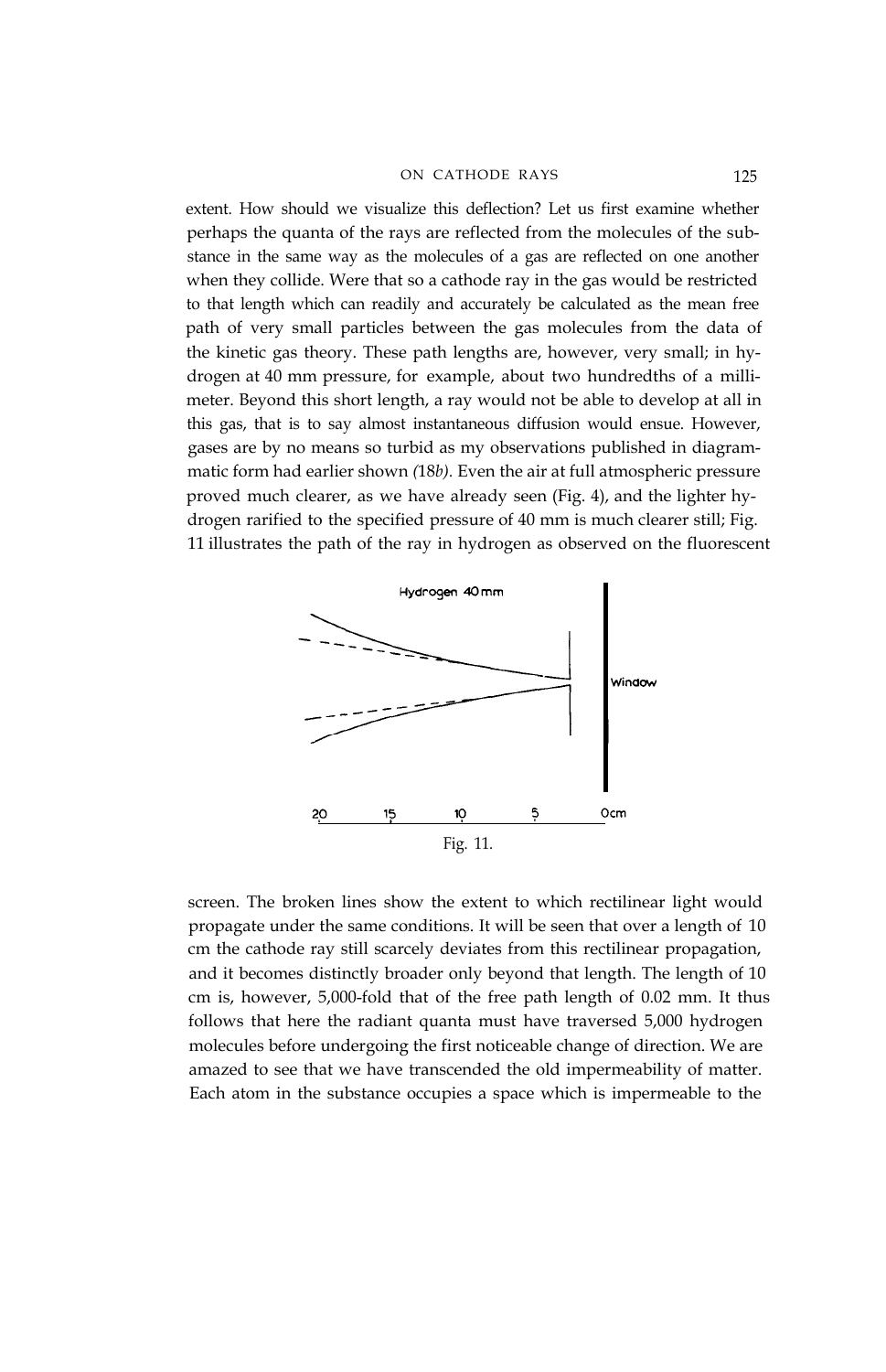other atoms\*; but vis-à-vis the fine quanta of electricity all types of atoms are highly permeable structures as if built up of fine constituents with a great many interstices.

What are these fine constituents of atoms? That in all atoms they are the same, only present in varying numbers, we have already concluded from the law of proportionality between mass and absorption. We can now learn further details. We can use the quanta of the cathode rays as small test particles which we allow to traverse the interior of the atoms and thus provide us with information thereon.

The first and most noticeable thing to happen to them during this traverse, i.e. deflection from the rectilinear path, we have just discussed as *diffusion of the rays*. As far as we know, cathode rays experience such a deflection owing only to electrical and magnetic forces. To assume magnetic forces within the atoms would imply the assumption of mobile electricity in the atoms, thus again electrical forces. We must therefore regard the diffusion of cathode rays in matter as proof for the *existence of electrical forces in the interior of the atoms.* The magnitude of these forces can be estimated by considering the extent of the deflection together with the transit time, which latter depends on the velocity of the quanta and, of course, on the size of the atoms. If we take progressively slower rays, the transit times will become longer and correspondingly the diffusions occurring will be stronger (19, p. 30; 46, p. 480). In this way we find for the interior of the atoms electrical field intensities of unusual magnitude such that we can never produce by any means known to us owing to lack of sufficient resistance in even the best insulators: field intensities compared with which those occurring during the most violent storms are insignificantly small (47). The force effects of the radium atom then cease to seem so surprising but we should be more amazed that most of the atoms around us behave so placidly, only revealing something of the force stored within them when subjected to the photoelectric action or through other similar causes.

The further quantitative study of cathode-ray diffusion in the various materials promises to yield valuable information on the precise nature of the electrical fields of atoms. For the present we must turn to a second phenom-

\* In any case at the normal velocities of the molecules. For very high velocities such as occur with the α-particles of radium, mutual penetrability of even whole atoms, although probably accompanied by their destruction, would not be impossible in the light of the concepts which we have arrived at regarding the constitution of atoms. Recent studies by Bragg and Kleemann promise to throw light on this subject.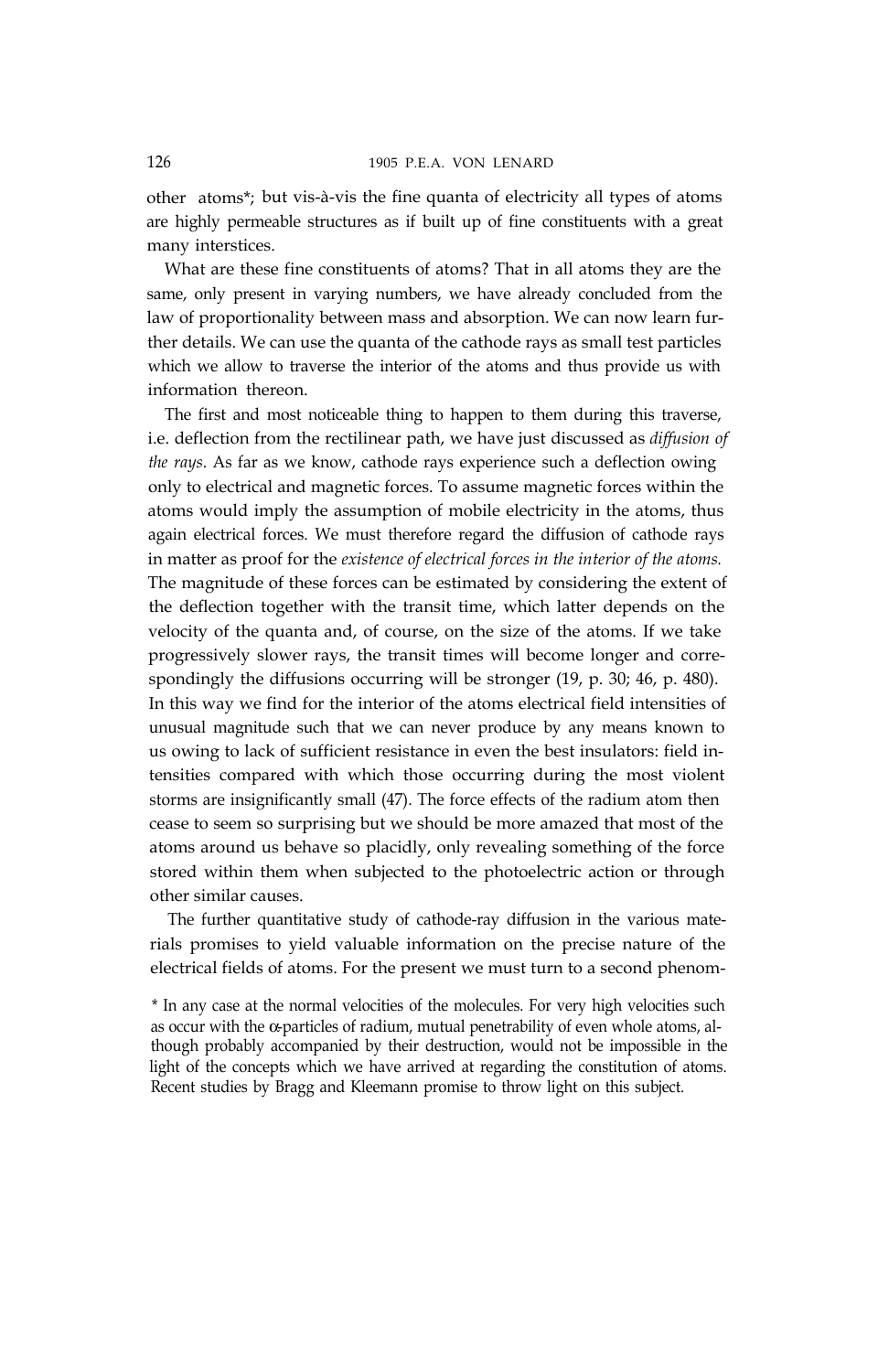enon, somewhat more easy to determine numerically, which is apt to occur in the course of such atom traverses. It can easily happen that the quantum, after successfully passing thousands of atoms, finally stops in an atom and does not emerge at once. This is the *absorption of cathode rays.* I have determined this effect quantitatively for the entire scale of available ray velocities and found the following (47).

The absorption increases with decreasing ray velocity, in common with the diffusion. This is also to be expected if the absorption, like the diffusion, is an effect of the electrical fields of force within the atoms and if these fields of force concentrate about certain centres in the atoms in the vicinity of which their intensity is greater than at longer range, in the same way as the intensity of a magnetic field of force concentrates about the two poles. A radiation quantum which traverses such fields with mobile centres is only stopped when it enters sufficiently intense parts of these fields along its particular path; otherwise it will pass through and be deflected to a greater or lesser extent. The entire cross-section of the atom, the area which the atom presents to a ray, thus consists of two parts, an absorbing and a transmitting part, and the former - which I refer to briefly as the absorbing cross-section - is known in square centimetres from my measurements. It affords a measure for the size of those parts of the force fields of the atom, the intensity of which is greater than the relevant level which is just sufficient to arrest the particular velocity of the quantum. The slower the quantum, the larger the parts of the atom's force field which act as absorbing cross-sections. For the slowest rays I have found that the absorbing cross-section not only becomes equal to the entire cross-section of the atom or molecule - which entire crosssection was known from the kinetic theory of gases - but even slightly larger. This is tantamount to direct proof for the existence of electrical fields of forces both within the atoms and molecules and also for a certain distance around them. It is probably correct to identify these external electrical forces of the molecules with the forces of strength, elasticity, cohesion and adhesion, in short with the *molecular forces* in general which have long been known although not immediately regarded as of an electrical nature. Berzelius' view that the *chemical forces* of atoms are of an electrical nature will now be held with all the more reason and as the research in progress continues it is to be hoped that concepts of the electrical force fields of the atoms will emerge which give a better and more complete picture of their chemical behaviour than the simple concept of a number of fixed valency positions equipped with electrical charges.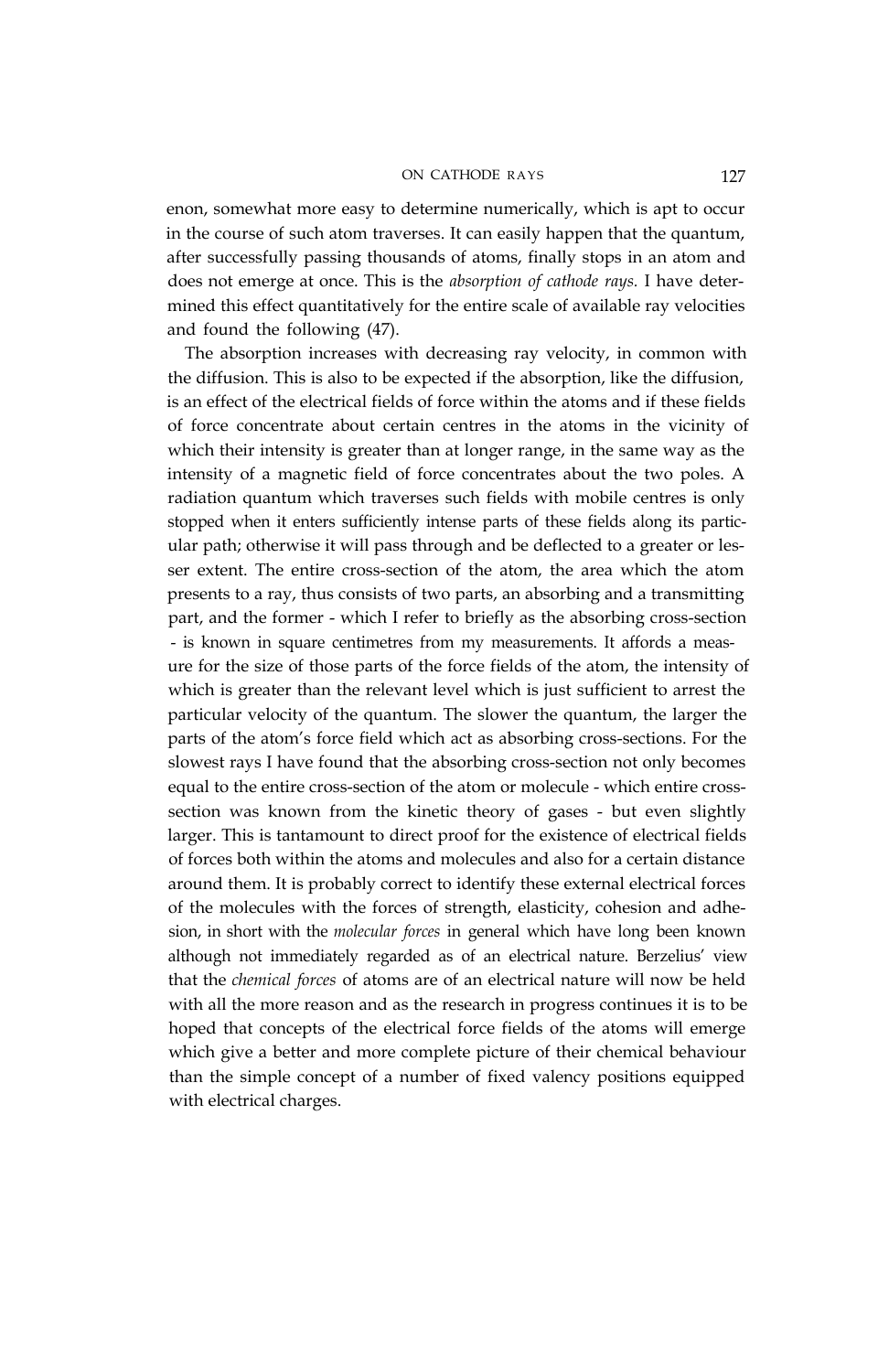Of equal interest to the transition to the lowest velocities was that to the highest. As the ray velocity increases, the absorbing cross-section contracts; ultimately only those quanta are stopped whose path lies through the highest intensity parts of the internal force fields close to their centres. For that very reason the fastest rays are also capable of supplying the answer to the question whether perhaps these centres have a special, impenetrable proper volume, or in more general terms: whether apart from the force fields there is something else in the atoms which holds back our test particles. What happens when the test is carried out with the fastest rays can best be illustrated by means of an example. Let us imagine a cubic metre block of the most solid and heavy substance known to us, say, platinum. In this block we find altogether not more impenetrable proper volume than at most one cubic millimetre. Apart from this pinhead-sized portion, we find the remainder of our block as empty as the sky. We ought to be astounded at the insignificant degree to which the space in matter is actually filled! What we have found in the space occupied by matter have only been fields of force such as can also form in the free ether. What are then the basic constituents of all atoms to which we have been led by the mass dependence of cathode-ray absorption? Clearly they too are in the main only fields of force in common with the whole atoms. I have therefore termed these basic constituents of all matter "dynamids".

As constituents of electrically neutral atoms the dynamids will also be regarded as electrically neutral, and hence possess the same amounts of negative and positive electricity as the centres of their fields. We may then state : matter - all the tangible, ponderable substances around us - consists ultimately of equal quantities of negative and positive electricity. The previously mentioned findings derived from the Zeeman phenomenon, the photo-electric effect and the secondary cathode radiation, which will presently be discussed, show that the negative electricity is contained in the atoms as precisely the same quanta which we found in the cathode rays, and which the research worker has since variously encountered in their own right, separate from matter. The positive electricity, on the other hand, appears to be something much more specifically proper to the atoms of matter; as has been previously stressed they have not been found with certainty other than in atoms. From our findings on the packing of space it follows that for negative quanta the proper volume, impenetrable for things of the same kind, must then be extraordinarily small. This is consistent with the previously mentioned experiments by Kaufmann. The probable proper volume of the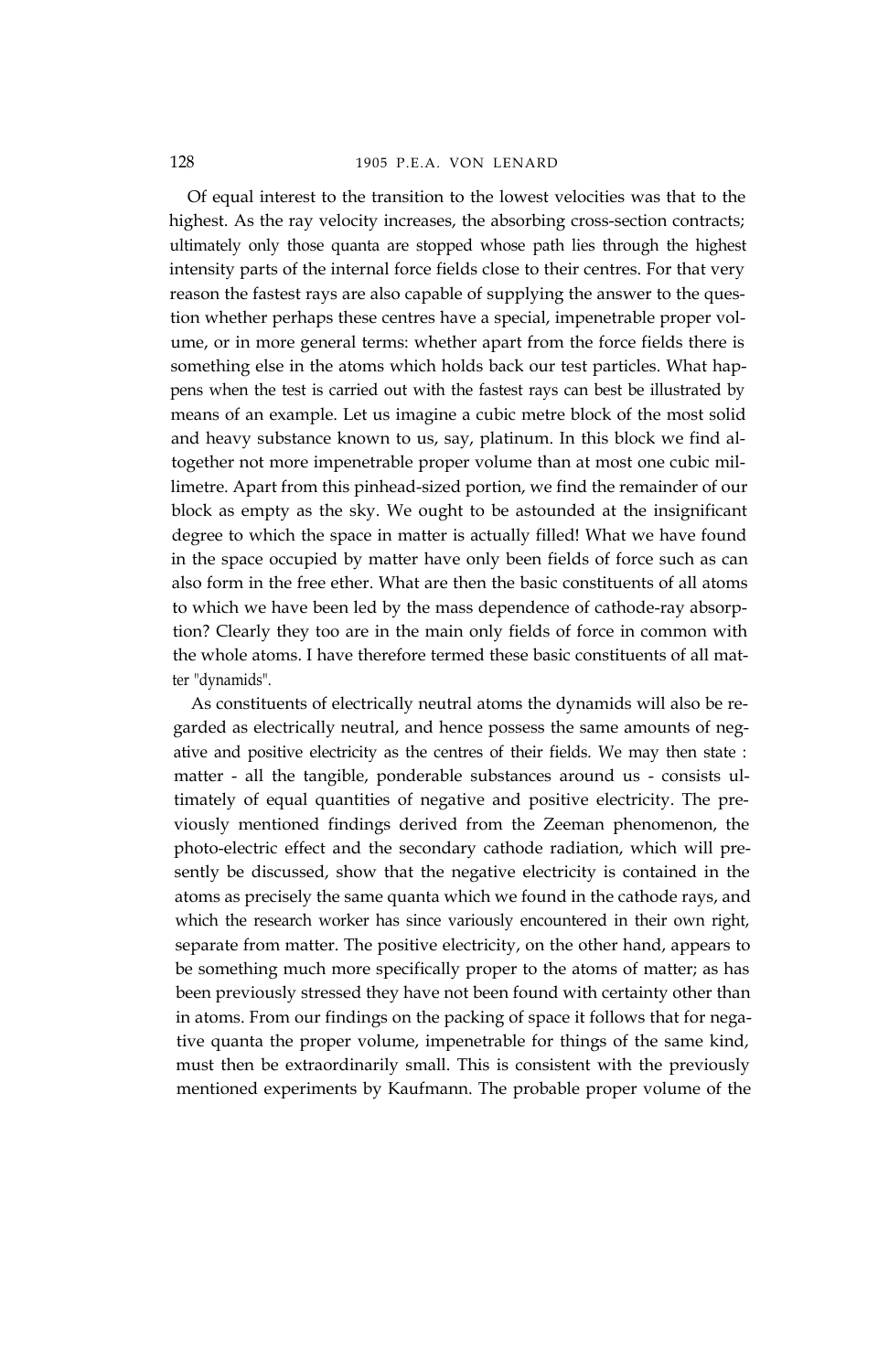positive electricity, provided it too were not extremely small, should be regarded as completely penetrable for negative quanta.

With this constitution of matter, the third phenomenon occurring during atom traverses, and one which has still to be referred to, can readily be understood. Owing to the repelling force which it exerts on the other negative quanta proper to the atom the traversing ray quantum will be capable of setting up a tremendous disturbance within the atom and as a result of this disturbance a quantum belonging to the atom can be flung out.\*

The process is termed *secondary cathode radiation.* We have allowed one cathode ray - the primary - to penetrate into the atom, against which two emerge, the primary and the secondary\*\* (46, p. 481).

The *velocity* of the secondary rays - in common with that of the photoelectrically generated cathode rays - is very low, even when that of the primary rays is high. The *amount* of the secondary radiation, i.e. the probability of quanta emission from atoms during traverse, is largest at a given optimum of the primary velocity; both faster and slower primary rays are less effective and at quite a low primary velocity - below 1/200th of the speed of light - the secondary radiation is absent altogether (44, p. 188 et seq.; 46, p. 474 et seq.; 49). This is quite understandable for if the primary quantum approaches too slowly, it has too little energy to cause adequate disturbance of the interior of the atom, and if it approaches too quickly it will generally remain for too short a time in the atom to have that effect.

At its low velocity the secondary radiation must succumb to strong absorption in the surrounding molecules of the material. In gases where the molecules are free, a molecule which has absorbed a secondary quantum will act as a *mobile carrier of negative electricity,* while the molecule from which the secondary quantum has escaped has an excess of positive electricity and is thus a *po sitive* electricity carrier. The migrations of such carriers, however for which knowledge we are indebted to the unremitting efforts of Arrhenius and after him to J. J. Thomson in particular - constitute the electrical conductivity in gases\*\*\* and in the secondary cathode radiation we have thus

<sup>\*</sup> Two and more quanta can also escape from the atom (46, p. 485).

<sup>\*\*</sup> It seems often to be assumed that the secondary radiation is an exclusive result of the absorption of the primary radiation; but this is not the conception which I have formed from observation (46, p. 474 et seq.).

<sup>\*\*\*</sup> Three consecutive steps seem to me to substantiate the belief that molecules or groups thereof carry the electrical conductivity in gases, notably: (*i*) the thorough study of one of the first cases of gas electrification in which dust - which at first was regarded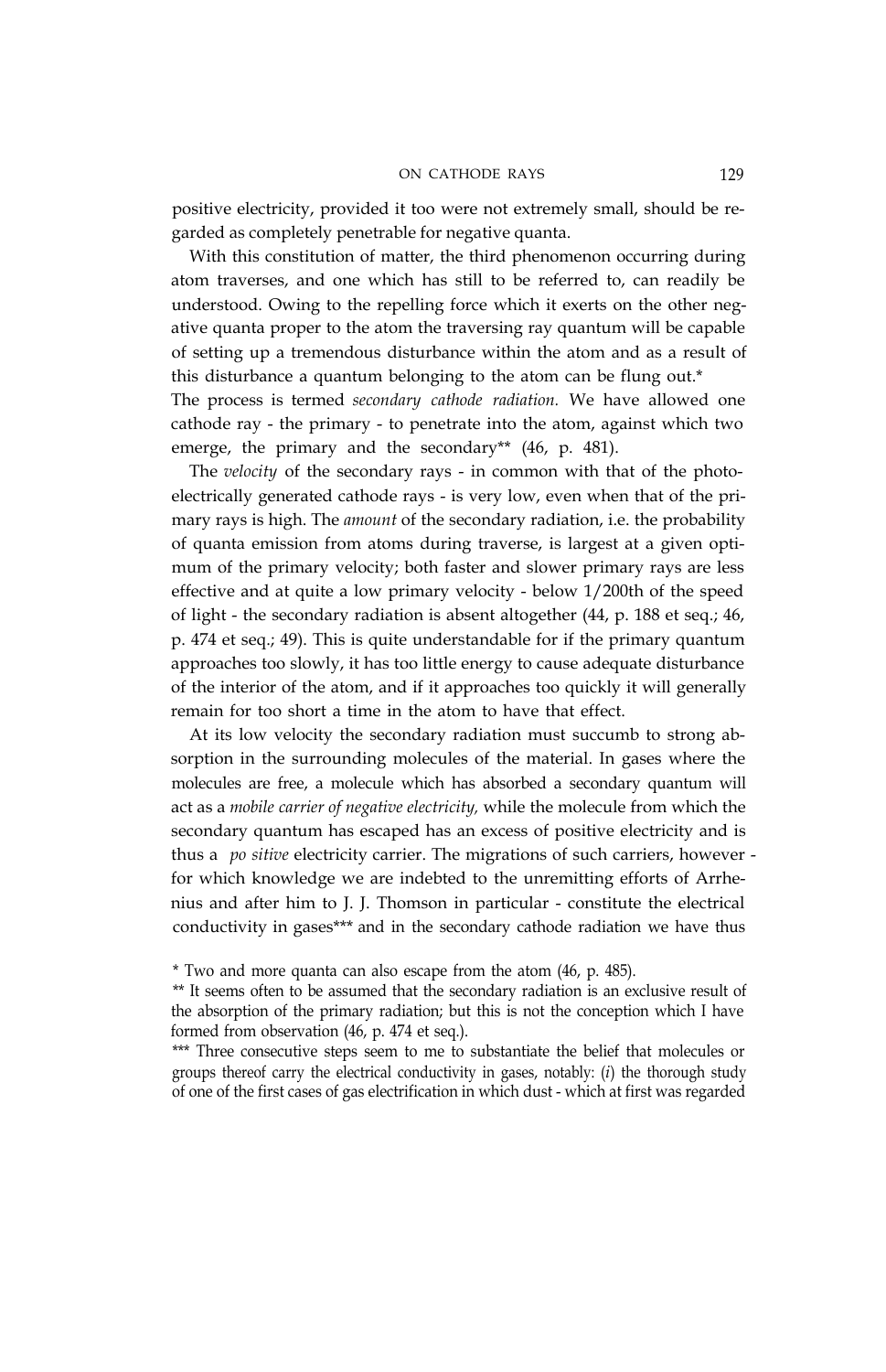found and, as I believe, adequately ascertained by thorough observations, the mechanism whereby cathode rays cause a gas to become electrically conductive (46, p. 474).\* This case of conductivity induced and maintained by cathode rays must also be a factor in all gas discharges where sufficiently fast cathode rays occur; hence also in the normal discharge tube which we took at the outset as our first generator of cathode rays.

In other cases as well where gases become electrically conductive the mechanism appears to be the same: escape of quanta from molecules, and reabsorption by other molecules; this occurs under the influence of ultraviolet light on gases, as aforementioned, and also in flames (45) but the cause underlying the escape of quanta is apt to vary from case to case (53, p. 242).

In conclusion, I wish to thank you for your attention.

as the sole or at any rate the main carrier of electrical discharges in gases - was found definitely not to be involved. This was the case of waterfall electricity (16); (*ii*) the first measurements of the migration speeds of gas carriers in various cases of conducting gases, performed in rapid sequence by a number of different observers, first of all by Rutherford (26) ; *(iii)* J. J. Thomson's essentially irreproachable first measurements of the absolute electrical charge of the individual gas carriers in different cases (31). - In the light of simple considerations of gas kinetics the size of the gas carriers was calculated from *(ii)* and *(iii)* as equal to that of molecules or groups of molecules.

\* This mechanism differs from that of ion formation in liquid electrolytes where it consists in the splitting of electrically neutral molecules into two oppositely charged atoms or groups of atoms. In other respects, too, the analogy between the conduction of electricity in gases and in liquids breaks down precisely in the most characteristic points. Magnitude and sign of the charge on a gas carrier are - quite unlike the case with the ions in liquid electrolytes - not determined by the chemical nature of the carrier, and electrolysis proper - that so typically chemical mode of decomposition - hence does not occur at all in gases (53, p. 236). I therefore considered it better to emphasize this analogy no longer, notwithstanding its heuristic usefulness at the outset, and for that reason I have always avoided applying the name ions to the gas carriers, and calling the conduction of electricity in gases electrolytic.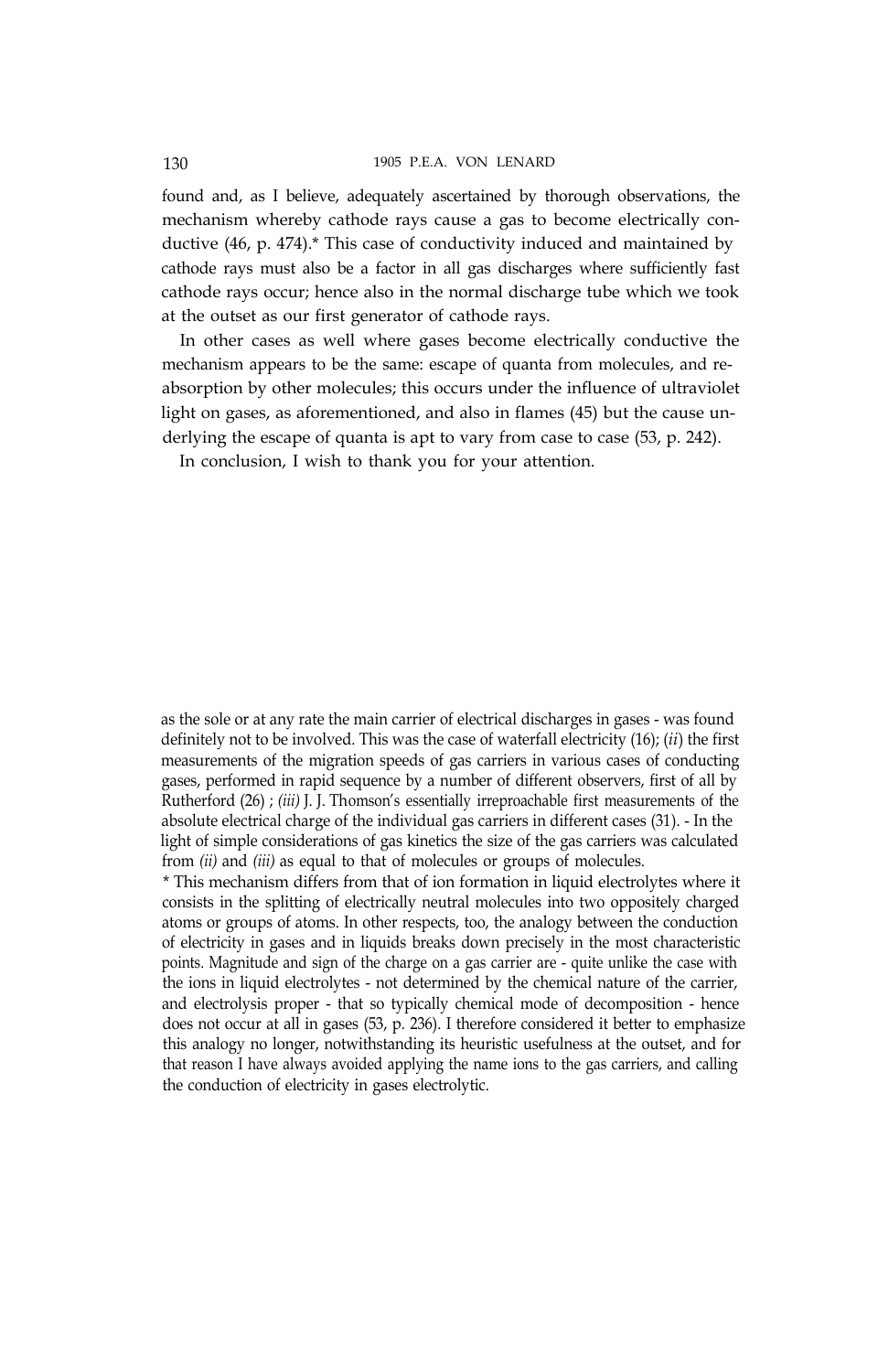*Chronological list of publications\**

- (1860) 1. M. Faraday, *Experimental Researches in Electricity* (from 1820 onwards).
- (1869) 2. W. Hittorf, "Über die Elektrizitätsleitung der Gase" (The electrical conductivity of gases), *Pogg. Ann. Physik,* Vol. 136.
- (1873) *3.* J. C. Maxwell, *A Treatise on Electricity and Magnetism.*
- (1876) 4. E. Goldstein, "Über elektrische Entladungen in verdünnten Gasen" (Electrical discharges in rarified gases), *Monatsber. Berl. Akad.* Also continued in the volumes of the same journal for 1880 and 1881.
- (1879) 5. W. Crookes, *Strahlende Materie oder der vierte Aggregutzustand* (Radiating matter or the fourth state of aggregation). (German translation published in Leipzig.) *Also Phil. Trans. Roy. Soc.,* Vol. 170.
- (1881) 6. H. Helmholtz, "On the modern development of Faraday's conceptions of electricity" *J. Chem. Soc.,* Vol. 39; *Wiss. Abhandl.,* Vol. 3, p. 52.
- (1883) 7. H. Hertz, "Versuche über die Glimmentladung". (Experiments on the glow discharge). *(a) Wied. Ann. Physik,* Vol. 19. Also *(b) Ges. Werke* (Collected works), Vol. 1, p. 242.
- (1887) 8. H. Hertz, "Über einen Einfluss des ultravioletten Lichtes auf die elektrische Entladung" (An effect of ultraviolet light on electrical discharge), *Sitz.-ber. Berl. Akad.,* 9th June. In more detail *in Wied. Ann. Physik,* Vol. 31.
- (1887-1888) 9. H. Hertz, *Untersuchungen über die Ausbreitung der elektrischen Kraft* (Researches on the propagation of electrical force).
- (1888) 10. O. Heaviside, "On electromagnetic waves", *Phil. Mag.,* Ser. 5, Vols. 25 and 26. Further: "On the electromagnetic effects due to the motion of electrification through a dielectric", *Phil. Mag.,* Ser. 5, Vol. 27 (1889); "A charge suddenly jerked into motion", "Sudden stoppage of charge", *The Electrician,* May 1, 1891. Also *Electrical Papers,* Vol. 2, pp. 375, 504, and *Electromagnetic Theory,* Vol. 1, p.54. - 11. W. Hallwachs, "Über den Einfluss des Lichtes auf elektrostatisch geladene Körper" (The effect of light on electrostatically charged substances), *Wied. Ann. Physik,* Vol. 33.
- (1889) 12. P. Lenard and M. Wolf, "Zersduben der Körper durch das ultraviolette Licht" (Pulverization of substances under the action of ultraviolet light), *Wied. Ann. Physik,* Vol. 37.
- (1890) 13. A. Schuster, "The discharge of electricity through gases", *Proc. Roy. SOc,* Vol. 47. (Received 20th March.)
	- 14. A Righi, "Sulle traiettorie percorse nella convezione foto-electrica, ..." (The trajectories described in photoelectric convection), *Atti Accad. Naz. Lincei,* Vol. 6 [2]. (Received 3rd August.)
- (1892) 15. H. Hertz, "Über den Durchgang von Kathodenstrahlen durch dünne Me-

\* The position of a publication in this sequence has been determined by its date of submission to a learned societyor by its date of receipt by a journal editor. Where no such dates were available, the date of publication, as far as can be determined, has been taken.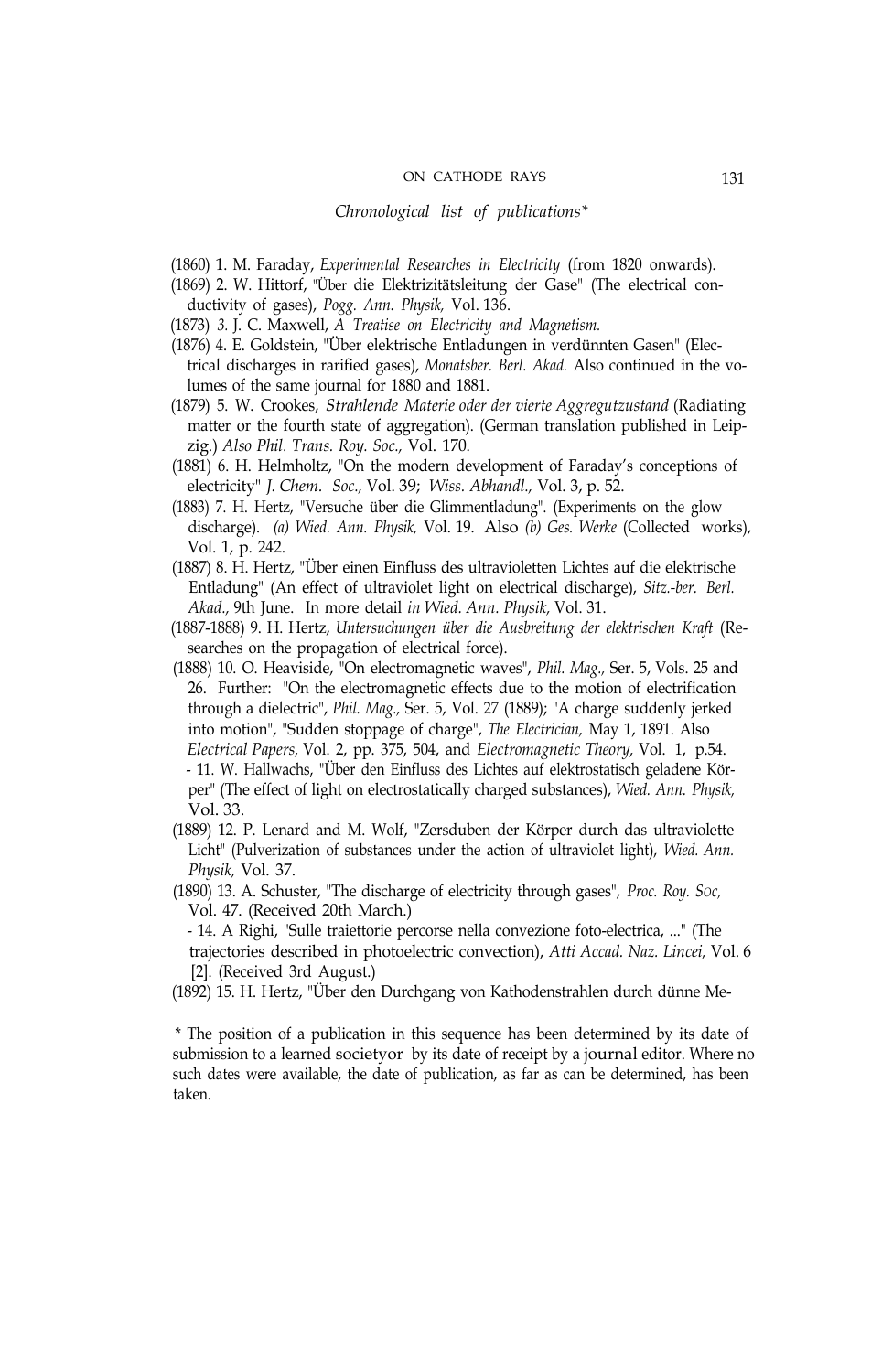tallschichten" (The passage of cathode rays through thin metal layers), *Wied. Ann. Phys,* Vol. 45. Also *Ges. Werke* (Collected works), Vol. 1, p. 355. *-* 16. P. Lenard, "Über die Elektricität der Wasserfälle" (Waterfall electricity), *Wied.*

- *Ann. Physik,* Vol. 46.
- *-* 17. H. Helmholtz, "Elektromagnetische Theorie der Farbenzerstreuung" (Electromagnetic theory of colour dispersion). *(a) Sitz.-ber. Berl. Akad.,* 15th December *- (b) Wied. Ann. Physik,* Vol. 48. *- (c) Wiss. Abhandl.,* Vol. 3, p. 505.
- (1894) 18. P. Lenard, "Uber Kathodenstrahlen in Gasen von atmosphärischem Druck und im äussersten Vakuum" (Cathode rays in gases at atmospheric pressure and in the highest vacuum). *(a) Sitz.-ber. Berl. Akad.* for 12th January 1893. - (*b*) In more detail, *Wied. Ann. Physik,* Vol. 51.
- 19. P. Lenard, "Über die magnetische Ablenkung der Kathodenstrahlen" (The magnetic deflection of cathode rays), *Wied. Ann. Physik,* Vol.52.
- 20. H. Hertz, *Die Principien der Mechanik in neuem Zusammenhange dargestellt* (The principles of mechanics displayed in a new context.)
- (1895) 21. P. Lenard, "Über die Absorption der Kathodenstrahlen" (The absorption of cathode rays), *Wied. Ann. Physik,* Vol. 56. (Published in October issue.)
- 22. W. C. Röntgen, "Über eine neue Art von Strahlen" (A new type of ray), *Sitz.-ber. Würzburger Phys. Med. Ges.,* for December. Reprinted in *Wied. Ann. Physik,* Vol. 64.
- (1896) 23. A. Righi, "Sulla propagazione dell'elettricità nei gas attraversati dai raggi di Röntgens" (The propagation of electricity in gases traversed by X-rays), *Mem. Accad. Sci. Bologna,* Ser. 5, Vol. 6 (Submitted 31st May.) - 24. P. Zeeman, "On the influence of magnetism on the nature of the light emitted
- by a substance", *Comm. Phys. Lab. Leiden,* transl. from: *Verslag. Kongl. Ned. Akad. Wetenschap.,* 31st October.
- (1897) 25. J. J. Thomson, "Cathode rays", *Phil. Mag.,* Ser. 5, Vol. 44. (Published in October issue.)
- 26. E. Rutherford, "The velocity and rate of recombination of the ions of gases exposed to Röntgen radiation"., *Phil. Mag.,* Ser. 5, Vol. 44. (Published in November issue.)
- 27. P. Lenard, "Über die elektrische Wirkung der Kathodenstrahlen auf atmosphärische Luft" (The electrical effect of cathode rays on the air of the atmosphere), *Wied. Ann. Physik,* Vol. 63. (Published 11th December.)
- (1898) 28. P. Lenard, "Über die elektrostatischen Eigenschafen der Kathodenstrahlen" (The electrostatic properties of cathode rays), *Wied. Ann.,* Vol. 64. (Received 2nd January.)
- 29. E. Wiechert, "Experimentelle Untersuchungen über die Geschwindigkeit und die magnetische Ablenlbarkeit der Kathodenstrahlen" (Experimental studies on the velocity and magnetic deflectability of cathode rays), *Nachr. Kgl. Ges. Wiss. Göttin*gen (Submitted on 19th March.)
- 30. P. Lenard, "Über das Verhalten von Kathodenstrahlen parallel zu elektrischer Kraft" (The behaviour of cathode rays parallel to electrical force), *Wied. Ann. Physik,* Vol. 65. (Received 1st May.) Also published in *Math. Naturw. Ber. Ungarn,* Vol. 16.
- 31. J. J. Thomson, "On the charge of electricity carried by the ions produced by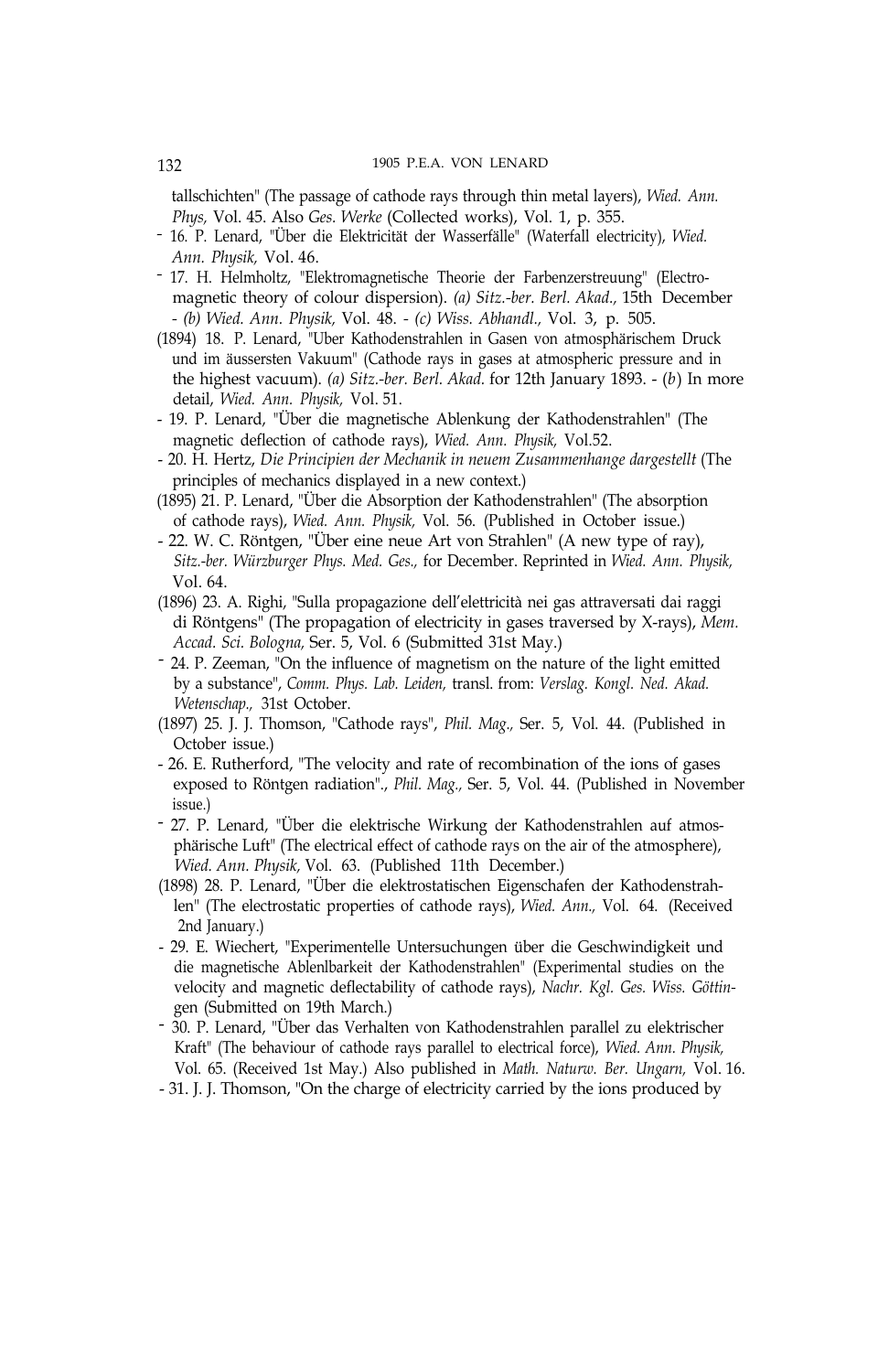Röntgen rays" *Phil. Mag.,* Ser. 5, Vol. 46. (Published in December issue.) Continued and subsequently corrected in *Phil. Mag.,* December issue 1899, and March issue 1903.

- (1899) 32. P. Lenard, "Erzeugung von Kathodenstrahlen durch ultraviolettes Licht" (Production of cathode rays by ultraviolet light), *Sitz.-ber. Kaiserl. Akad. Wiss. Wien* for 19th October. Reprinted in *Ann. Physik,* Vol. 2.
- (1900) 33. V. Bjerknes, *Vorlesungen über hydrodynamische Fernkräfte nach C. A. Bjerknes' Theorie* (Lectures on the hydrodynamic distant forces in accordance with C. A. Bjerknes' theory).
- 34. H. Becquerel, "Contribution à l'étude du rayonnement du radium" (Contribution to the study of the radiation from radium), and "Déviation du rayonnement du radium dans un champ électrique" (Deflection of radium radiation in an electrical field), *Compt. Rend. (Paris)* for 29th January and 26th March, respectively.
- 35. P. Lenard, "Über Wirkungen des ultravioletten Lichtes auf gasförmige Körper" (Effects of ultraviolet light on gaseous substances), *Ann. Physik,* Vol. 1. (Received 6th February.)
- 36. P. and M. Curie, "Sur la charge électrique des rayons déviables du radium" (The electrical charge of deflectable radium rays), *Compt. Rend. (Paris)* for 5th March.
- 37. P. Curie and G. Sagnac, "Électrisation negative des rayons secondaires produits au moyen des rayons Röntgen" (Negative electrification of secondary rays produced by means of X-rays), *Compt. Rend. (Paris)* 130, for 9th April.
- 38. E. Demarcay, "Sur le spectre du radium" (The radium spectrum), *Compt. Rend. (Paris)* 131, for 25th July.
- 39. M. Curie, "Sur le poids atomique du baryum radifère" (The atomic weight of radiferous barium), *Compt. Rend. (Paris)* 131, for 6th August. Also "Sur le poids atomique du radium" (The atomic weight of radium), same journal 21st July, 1902.
- 40. P. Lenard, "Über die Elektrizitätszerstreuung in ultraviolet durchstrahler Luft" (Scattering of electricity in air irradiated with ultraviolet light), *Ann. Physik,* Vol.3. (Received 17th August.)
- 41. E. Dorn, "Elektrostatische Ablenkung der Radiumstrahlen" (Electrostatic deflection of radium rays), *Abhandl. Naturforsch. Ges. Halle,* Vol.22.
- 42. E. Dorn, "Versuche über Sekundärstrahlen" (Experiments on secondary rays), *Arch. Néerl. Sci. (Haarlem),* Ser. 2, Vol. 5.
- (1901) 43. W. Kaufmann, "Die magnetische und elektrische Ablenkbarkeit der Becquerelstrahlen und die scheinbare Masse der Elektronen" (The magnetic and electrical deflectability of Becquerel rays and the apparent mass of electrons), *Nachr. Kgl. Ges. Wiss. Göttingen,* Vol. 8, for 8th November.
- (1902) 44. P. Lenard, "Über die lichtelektrische Wirkung" (The photoelectric effect), *Ann. Physik,* Vol. 8. (Received 17th March.)
- 45. P. Lenard, "Über die Elektrizitätsleitung in Flammen" (Electrical conductivity in flames), *Ann. Physik,* Vol. 9. (Received 18th August.)
- (1903) 46. P. Lenard, "Über die Beobachtung langsamer Kathodenstrahlen mit Hilfe der Phosphoreszenz und über Sekundärentstehung von Kathodenstrahlen" (The observation of slow cathode rays by means of phosphorescence, and the secondary occurrence of cathode rays), *Ann. Physik,* Vol. 12. (Received 28th June.)